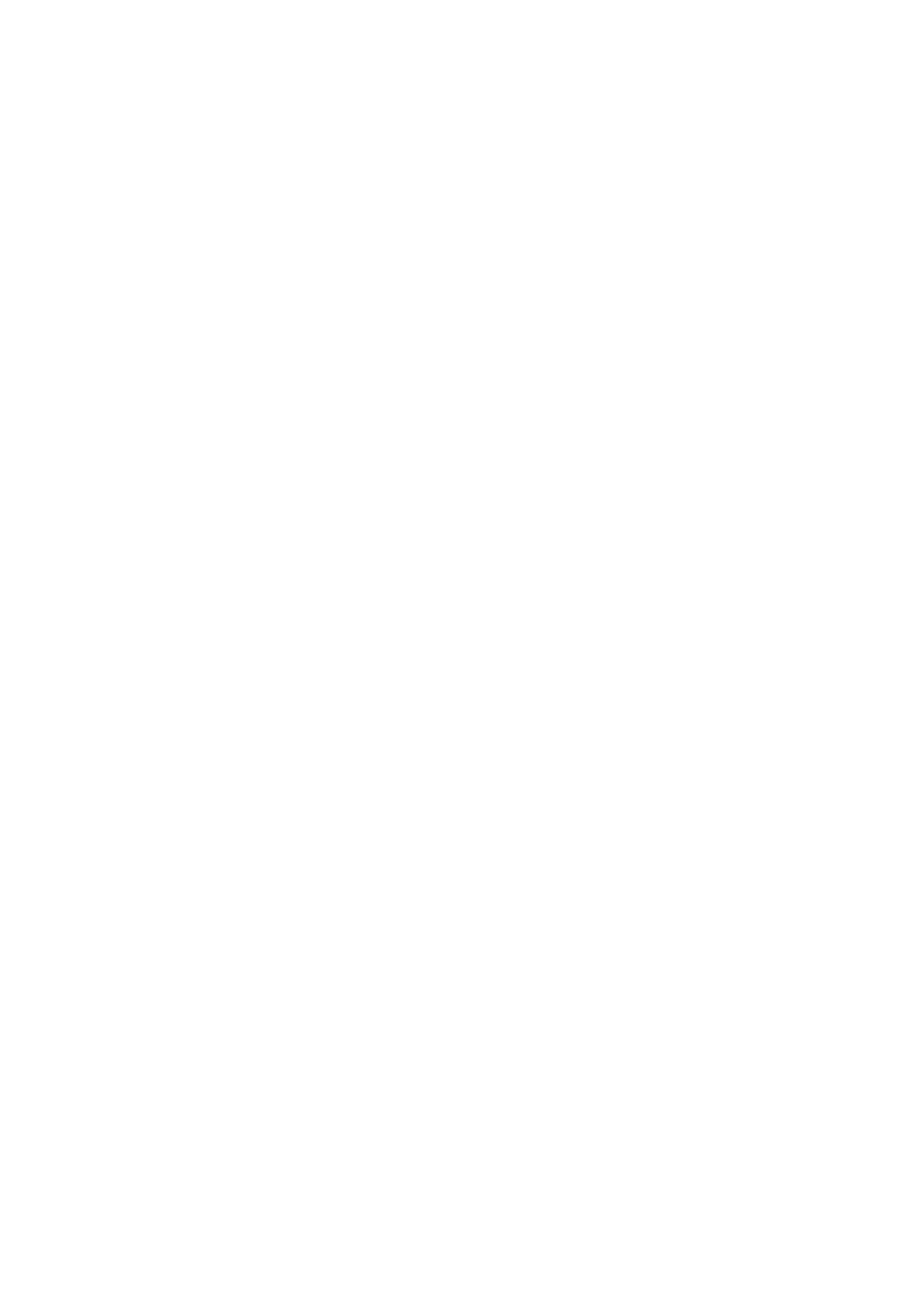

Research Paper

# Methodology for Producing Synthetic Microdata for Income in Non-Survey Years

Anil Kumar

Analytical Services Branch

Methodology Advisory Committee

26 November 2004, Canberra

AUSTRALIAN BUREAU OF STATISTICS

EMBARGO: 11.30 AM (CANBERRA TIME) THURS 23 MAR 2006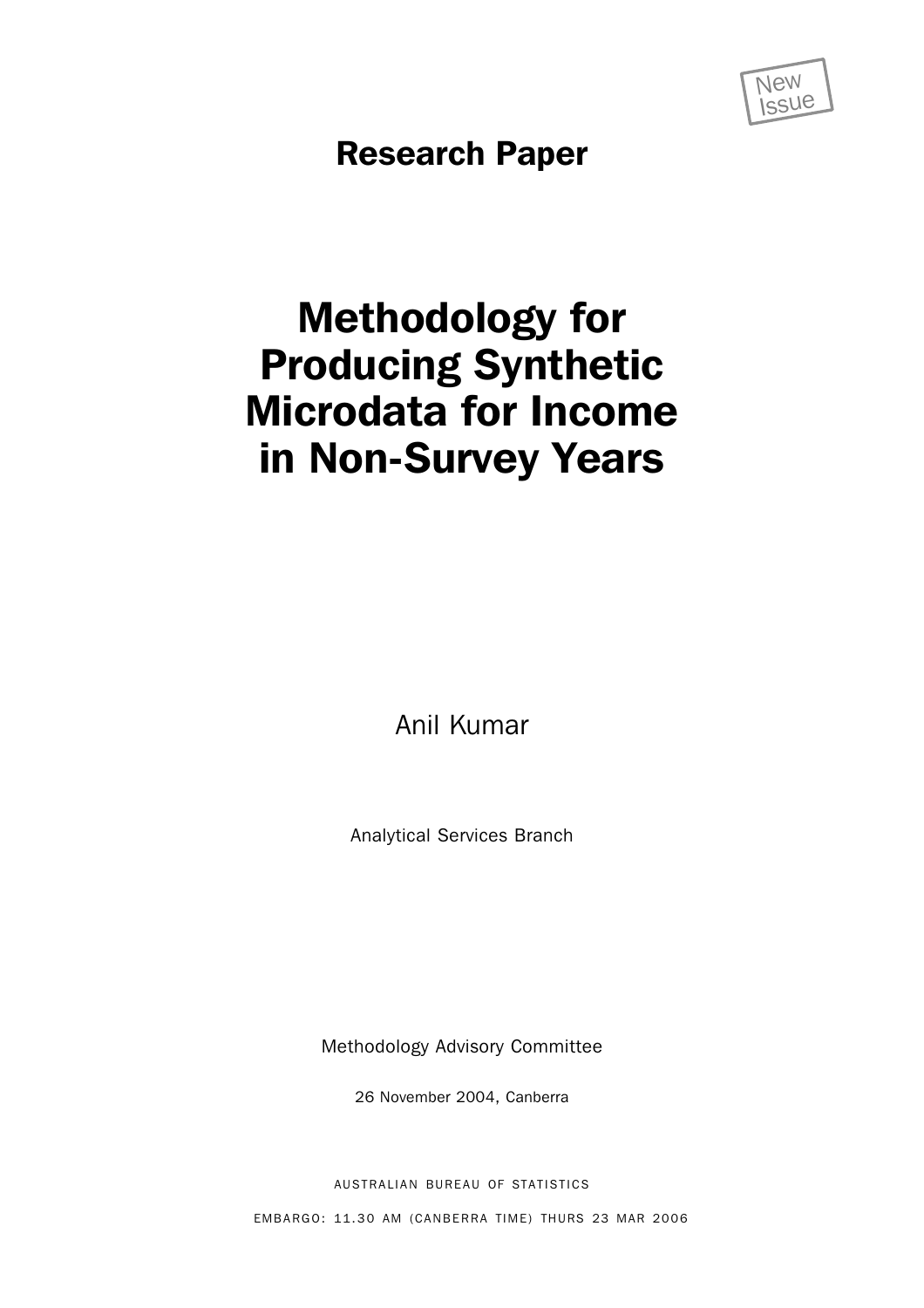ABS Catalogue no. 1352.0.55.065 ISBN 0 642 48169 5

#### © Commonwealth of Australia 2005

This work is copyright. Apart from any use as permitted under the *Copyright Act 1968*, no part may be reproduced by any process without prior written permission from the Commonwealth. Requests and inquiries concerning reproduction and rights in this publication should be addressed to The Manager, Intermediary Management, Australian Bureau of Statistics, Locked Bag 10, Belconnen ACT 2616, by telephone (02) 6252 6998, fax (02) 6252 7102, or email <intermediary.management@abs.gov.au>.

Views expressed in this paper are those of the author(s), and do not necessarily represent those of the Australian Bureau of Statistics. Where quoted, they should be attributed clearly to the author(s).

Produced by the Australian Bureau of Statistics

#### INQUIRIES

The ABS welcomes comments on the research presented in this paper. For further information, please contact Mr Anil Kumar, Analytical Services Branch on Canberra (02) 6252 5344 or email  $\langle$ anil.kumar@abs.gov.au $\rangle$ .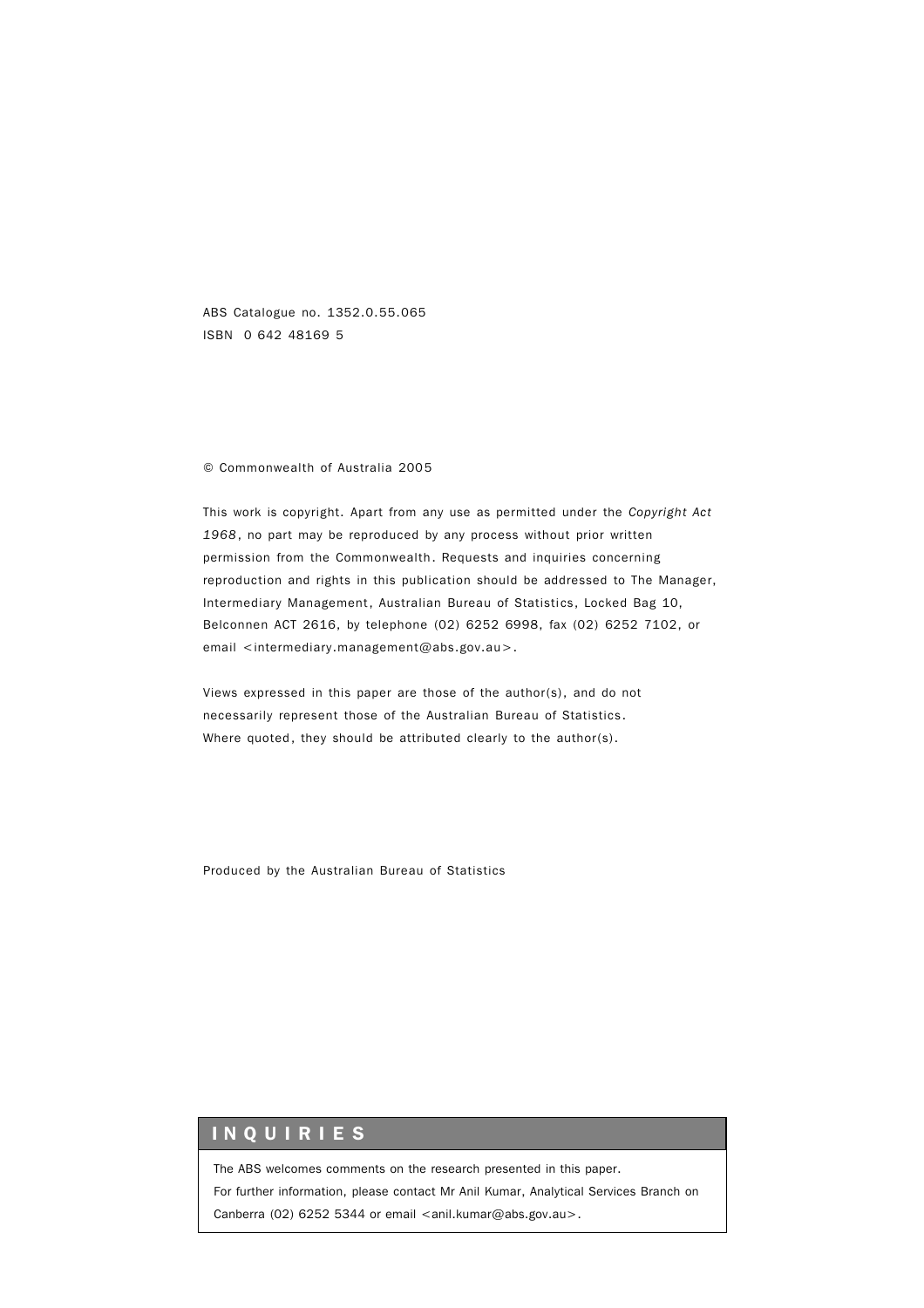# METHODOLOGY FOR PRODUCING SYNTHETIC MICRODATA FOR INCOME IN NON-SURVEY YEARS

Anil Kumar Analytical Services Branch

# EXECUTIVE SUMMARY

Beginning with the 2003–04 reference year, the Survey of Income and Housing (SIH) became a biennial rather than an annual survey. The ABS was asked to explore whether income micro data could still be made available for non-survey years. In response the ABS investigated methodological possibilities for producing synthetic micro data for non-survey years.

This paper, presented to the Methodology Advisory Committee in November 2004, outlines the early stages of this investigation. It describes the static ageing technique and discusses how it could be used to produce forecasts of income micro data for non-survey years. Preliminary results from the exploratory study undertaken up to that point are also briefly discussed.

Results from the subsequent exploratory study indicated that the proposed methodology produced reasonably good estimates at aggregated levels of income. However, it was less suitable for producing acceptable estimates of income at the unit record level as would be required for research purposes. Synthetic income data produced through the proposed methodology is unlikely to capture the impact of policy changes on income distribution as accurately or adequately as would be the case if an actual survey was carried out. Consequently we have decided not to take forward the research into production.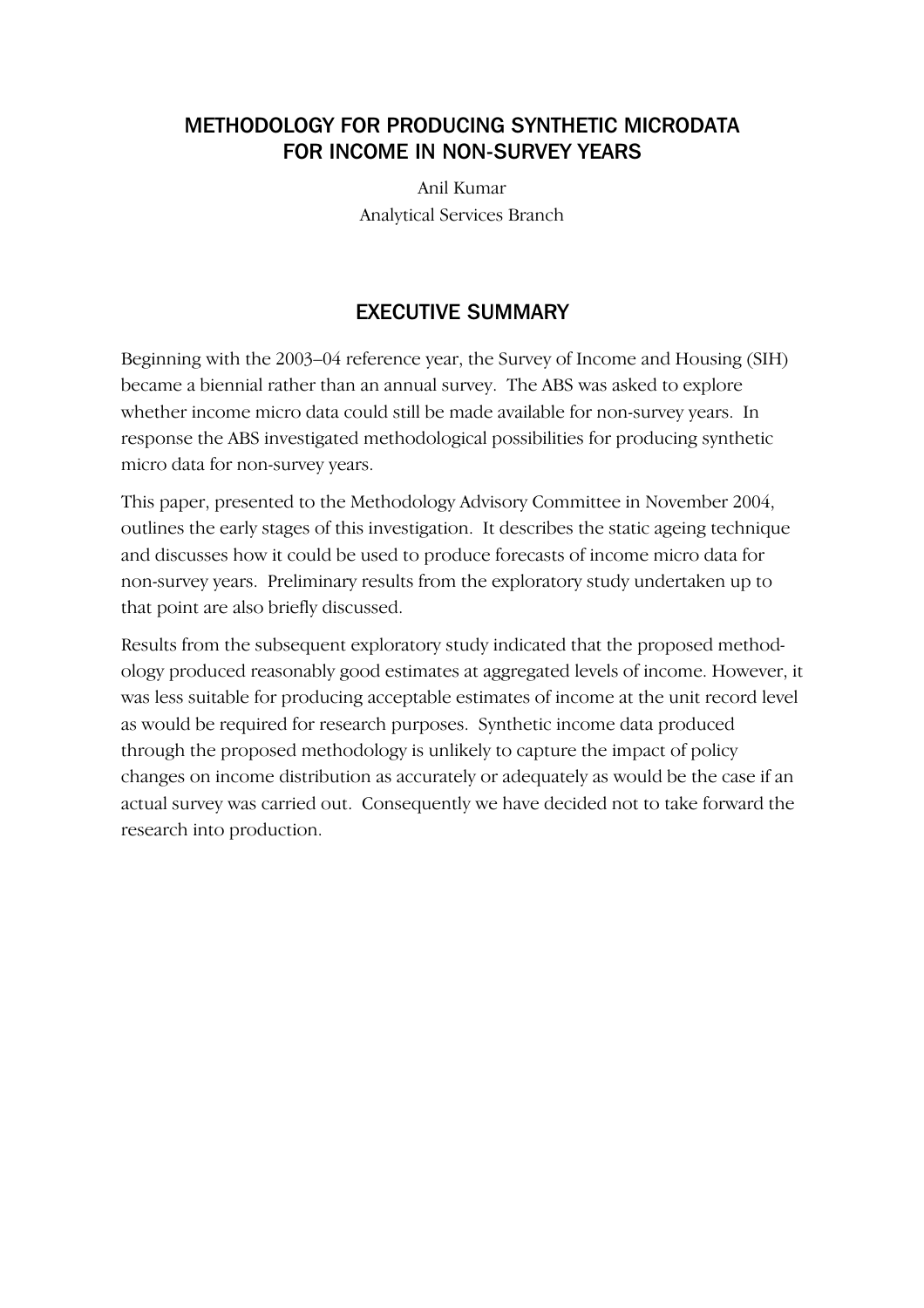# QUESTIONS FOR MAC MEMBERS

Priorities are 6, 1, 3 and 7.

- 1. Have we identified the appropriate methodology to address the task at hand? (Section 2)
- 2. Have we correctly identified the capabilities of the chosen technique? (Section 2)
- 3. Are there other approaches/techniques that we should consider or be aware of for producing microdata in non-survey years?
- 4. Are there other datasets we should be aware of that could be used for demographic and economic ageing? (Table 4.1)
- 5. Are there other methods which we could use to derive uprating factors for income, especially from self-employment and investment? (Section 4.2)
- 6. What criteria should we use to decide the feasibility or otherwise of the proposed methodology at the exploratory stage? (Section 5)
- 7. If implemented, how should we validate/evaluate whether the synthetic micro dataset obtained is reasonably accurate? (Section 6)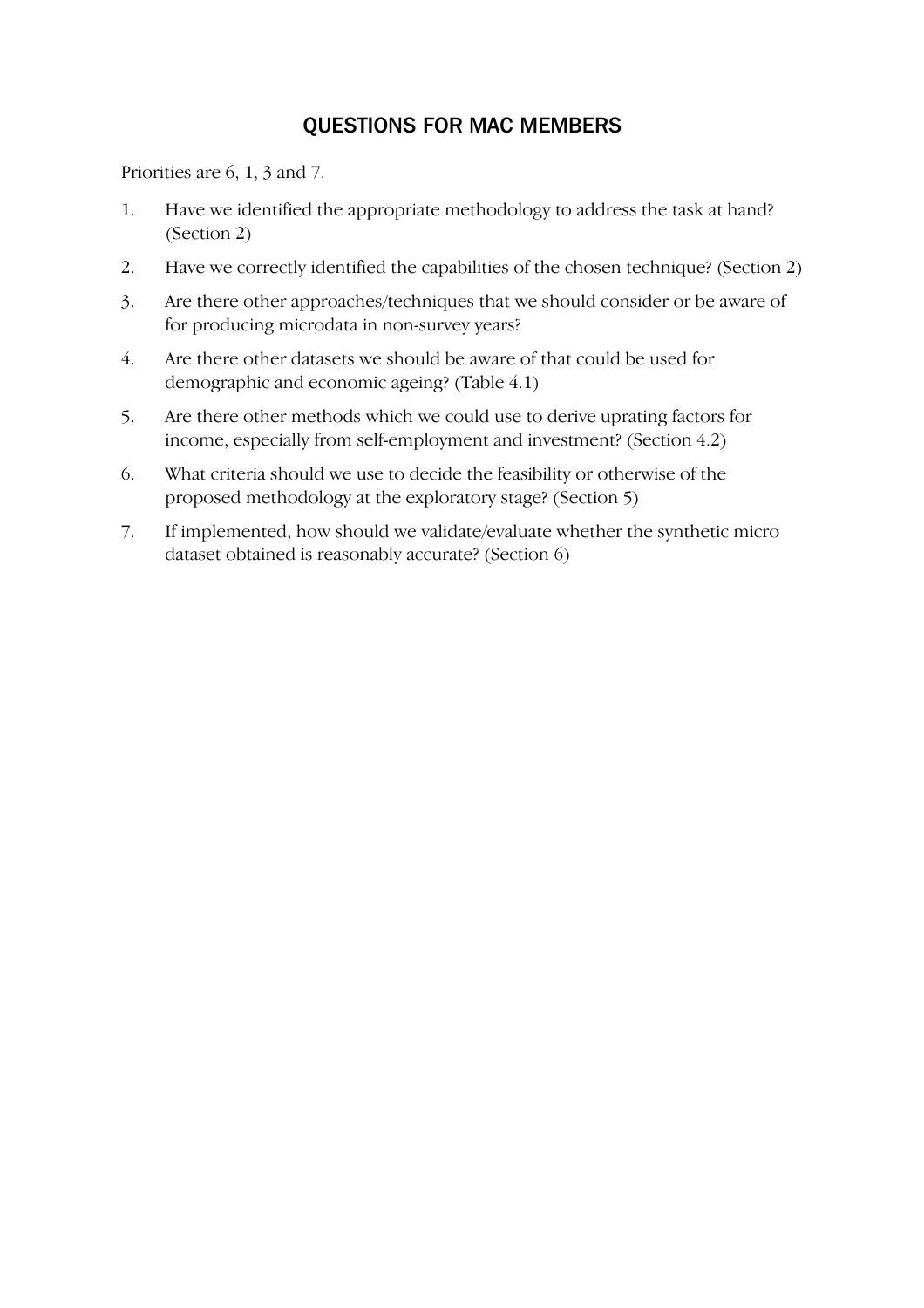# **CONTENTS**

| 1.               |                                                |  |  |  |  |
|------------------|------------------------------------------------|--|--|--|--|
| 2.               |                                                |  |  |  |  |
| 3.               |                                                |  |  |  |  |
| $\overline{4}$ . |                                                |  |  |  |  |
|                  | 4.1                                            |  |  |  |  |
|                  | 4.2                                            |  |  |  |  |
| 5.               |                                                |  |  |  |  |
| 6.               |                                                |  |  |  |  |
|                  | 6.1                                            |  |  |  |  |
|                  | 6.2                                            |  |  |  |  |
|                  | 6.3                                            |  |  |  |  |
|                  | 6.4                                            |  |  |  |  |
|                  | 6.5                                            |  |  |  |  |
| 7.               | PRELIMINARY RESULTS FROM EXPLORATORY STUDY  13 |  |  |  |  |
|                  | 7.1                                            |  |  |  |  |
|                  | 7.2                                            |  |  |  |  |
| 8.               | 18                                             |  |  |  |  |
| 9.               |                                                |  |  |  |  |
|                  |                                                |  |  |  |  |
|                  |                                                |  |  |  |  |

The role of the Methodology Advisory Committee (MAC) is to review and direct research into the collection, estimation, dissemination and analytical methodologies associated with ABS statistics. Papers presented to the MAC are often in the early stages of development, and therefore do not represent the considered views of the Australian Bureau of Statistics or the members of the Committee. Readers interested in the subsequent development of a research topic are encouraged to contact either the author or the Australian Bureau of Statistics.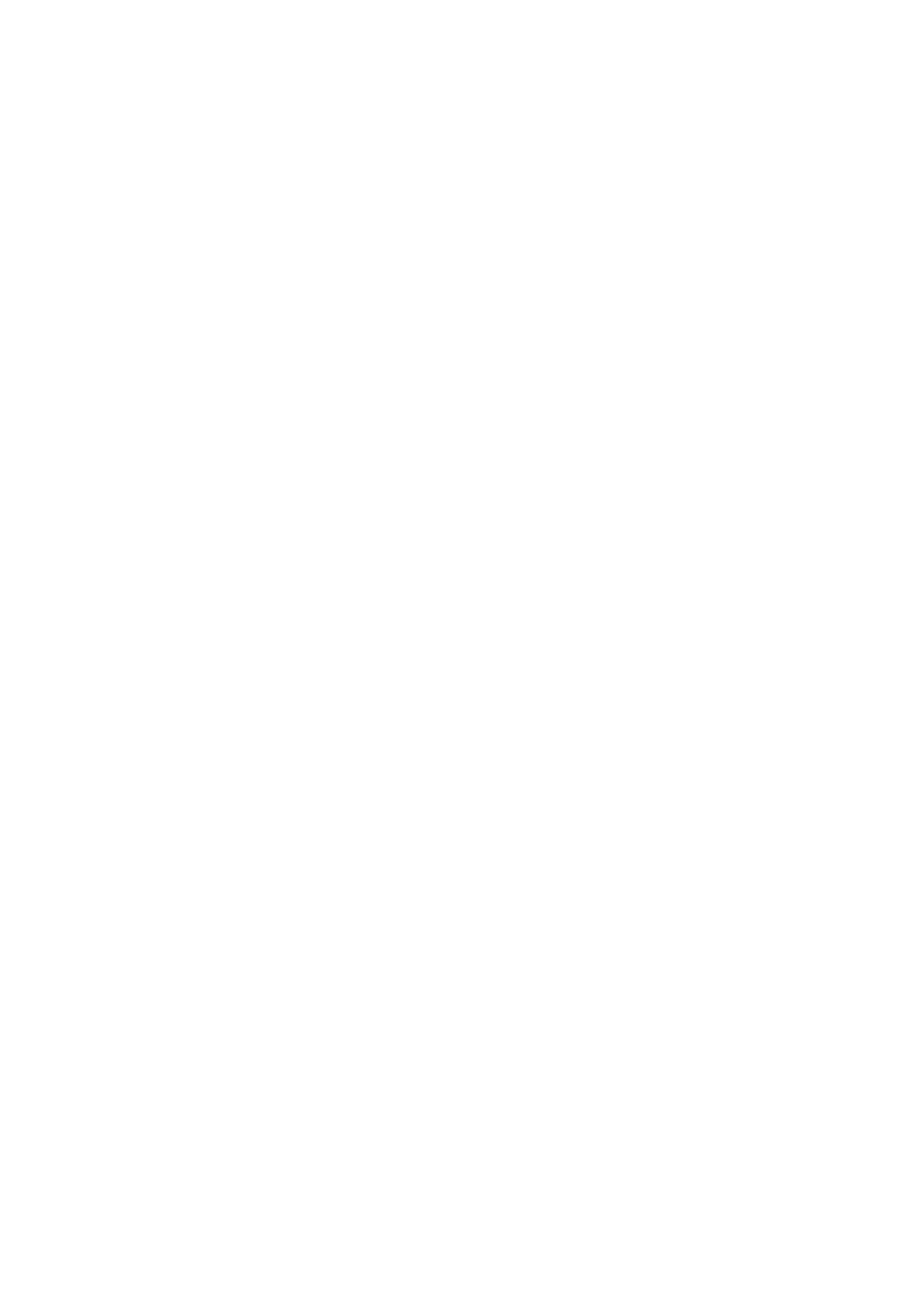# METHODOLOGY FOR PRODUCING SYNTHETIC MICRODATA FOR INCOME IN NON-SURVEY YEARS

Anil Kumar Analytical Services

# 1. INTRODUCTION

The ABS Survey of Income and Housing (SIH) provides information on sources and amounts of income as well as selected housing costs for persons resident in private dwellings throughout Australia. It produces estimates of current weekly income and estimates of annual income for the previous financial year. Data from the survey are used to compile information on individual and household income levels and its distribution.

Data from the survey are important for researchers and policy makers. Estimates of individual, family or household incomes are particularly important for informed and evidence-based policy making. Researchers from academia are particularly interested in SIH unit record income data to model relationships or distributions following changes in policies. Government policy departments, social and economic researchers and academics are interested in annual income data in order to study changes in income levels and its distribution over time. Income data are also used for taxation policy, the planning of social security income support programs and for labour market analysis.

The Survey of Income and Housing (SIH) – formerly the Survey of Income and Housing Costs (SIHC) – was conducted by the ABS on an annual basis from 1994–95 to 1997–98. In 1998–99, the Household Expenditure Survey (HES) was conducted in place of the SIH. Subsequent surveys took place in 1999–2000, 2000–01 and 2002–03, with no survey being conducted for 2001–02. A combined SIH/HES was conducted in 2003–04. After this, the ABS plans to conduct SIH every two years instead of annually. This decision by the ABS has prompted questions from policy departments and academics whether income microdata can still be made available for non-survey years.

In response, the Analytical Services Branch of the ABS is currently involved in a project investigating possibilities for producing synthetic microdata for non-survey years. This project is divided into two phases. Phase 1 is a 'proof-of-concept' phase exploring and testing possible methods to produce synthetic microdata for income using past data. If Phase 1 proves feasible, with a sound methodology being identified and peer-reviewed, then Phase 2 of the project will proceed to implement the chosen methodology in non-survey years to produce synthetic microdata for income.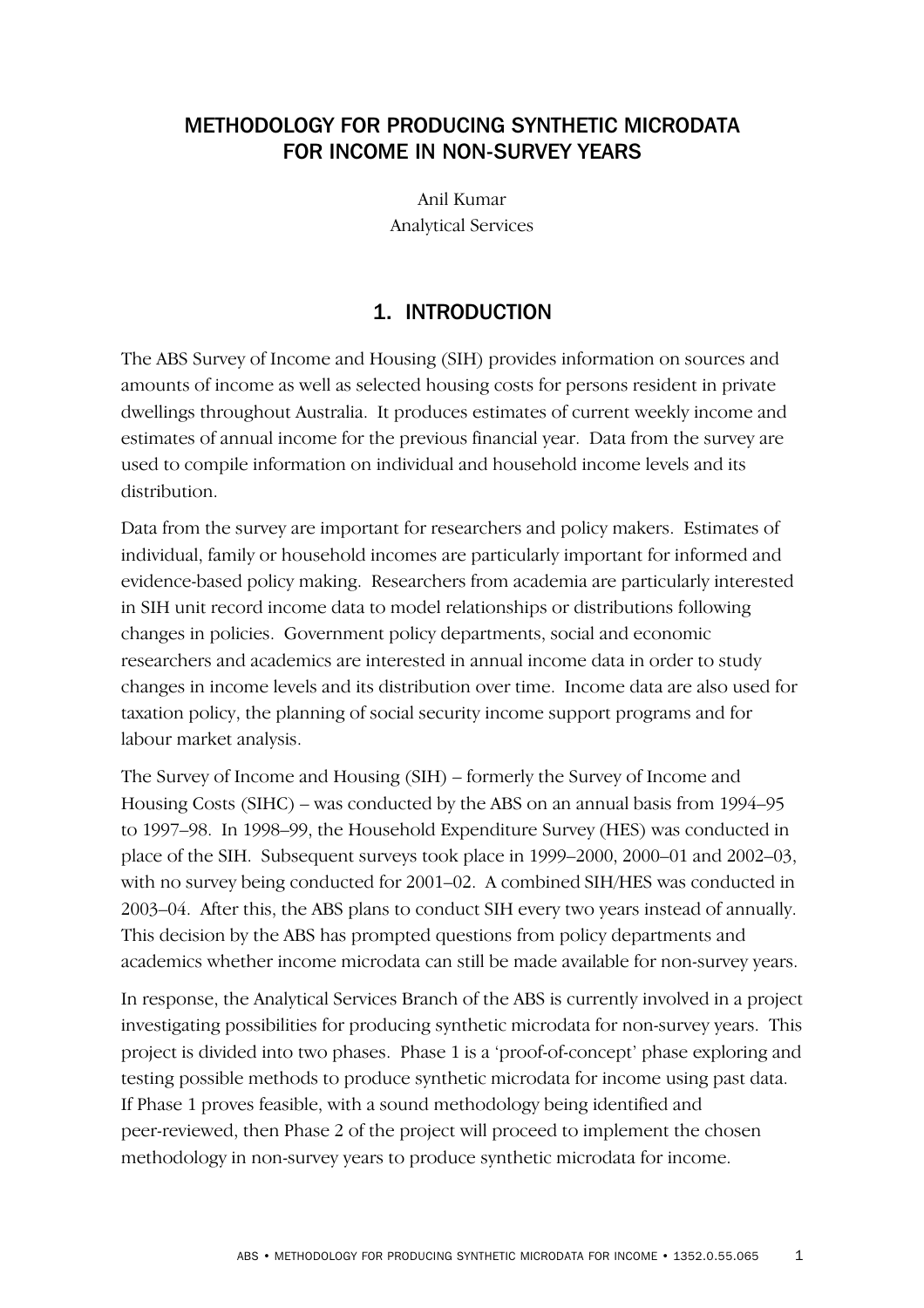This paper discusses a methodology for producing synthetic income microdata. It provides a brief description of the proposed methodology, discusses the main processes/steps and benchmark data required to apply this method, and identifies some possible ways to validate the results produced using this method. It also presents some preliminary results from an exploratory study underway and identifies areas for further research, prior to moving into Phase 2.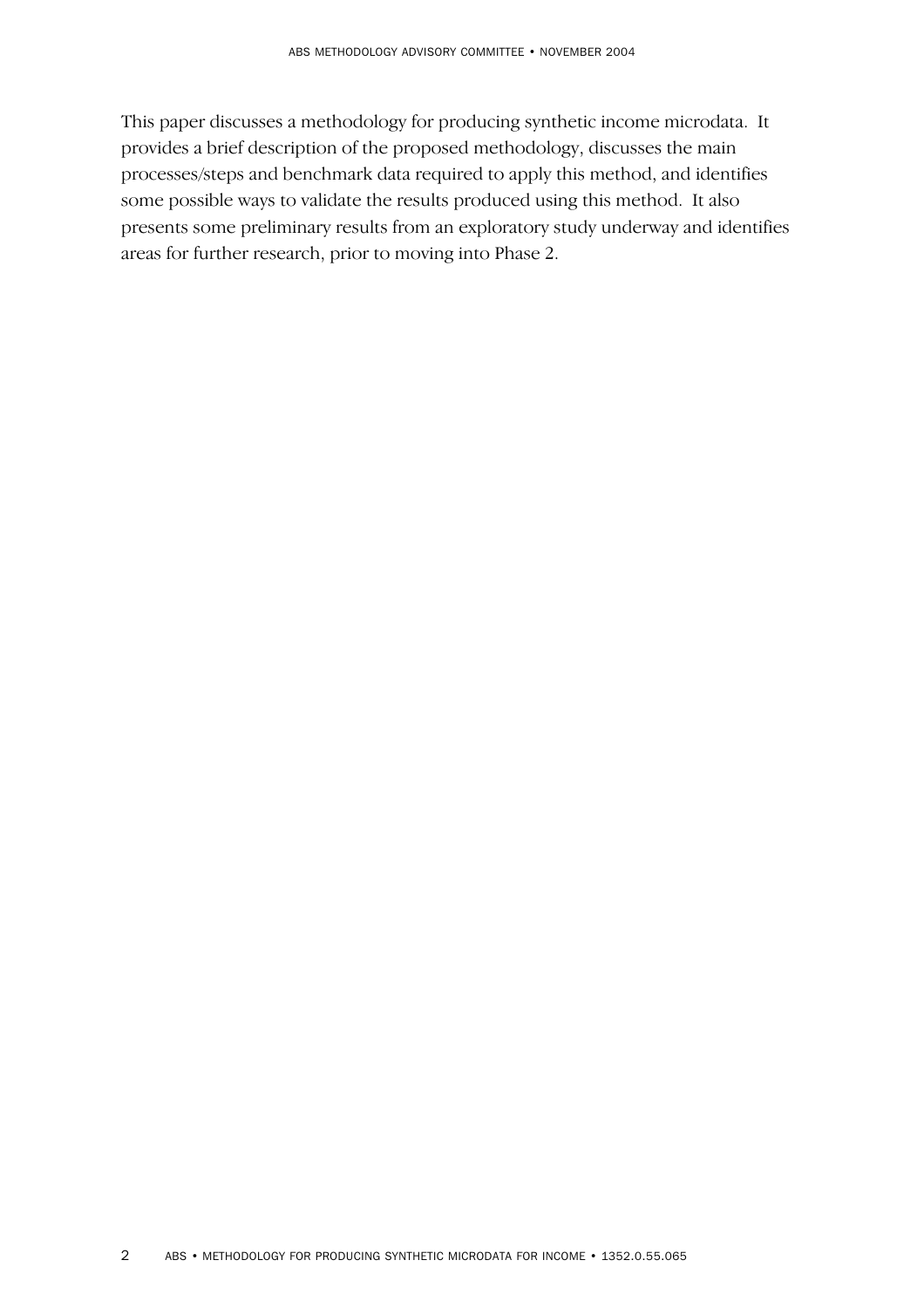# 2. PROPOSED METHODOLOGY

While no generally agreed or readily available methods exist for forecasting income at the microdata level, the ageing techniques of microsimulation models (MSMs) offer the potential to update base year data to future years. MSMs can be divided into two main types: static and dynamic. In principle, the main difference between a static and a dynamic microsimulation model is the ageing procedure (Merz, 1994). Ageing is the process of updating a database to represent current conditions, or of projecting a database for one or more years to represent expected future conditions before simulating and analysing the impact of particular policy changes.

Static microsimulation models typically use a combination of reweighting of microdata and indexation of monetary amounts to age the original cross-section microdata to the required point in time. Dynamic models allow for ageing of the original microdata on the basis of survival or transition probabilities of different real life events (such as marriage, birth, dying, unemployment) occurring. Associated incomes, at each stage, are updated based on current status and circumstances, and past history.

In static ageing, the relationships among the variables and the structure of the sample itself (e.g. age, income type distributions) is not modified and the number of individual units before and after ageing remains same. In dynamic ageing, the demographic characteristics of the individual units are altered and any side effects on the behaviour of further units may be directly accounted for (e.g. if a child is born, this might immediately affect the mother's labour force participation in a simulation period). Since under dynamic ageing the transition probabilities generate new individual units and therefore new populations each year, the number of units after ageing will not necessarily be the same as the number of units before ageing, as is the case under static ageing.

The choice of whether to use a static or dynamic microsimulation model depends, in principle, on the task or question to be addressed and also on the quality and suitability of available data<sup>1</sup> (Mitton, *et al.*, 2000). Static microsimulation models are generally used to measure the instantaneous or the 'first round' effects of policy changes, before individuals have had time to adjust their behaviour to these changes. A static microsimulation model is relatively well suited for short to medium term (one to three years) forecasts on the assumption that the characteristics of the population under examination do not change rapidly. Since time-consuming simulation of demographic processes, with interactions among different individual units (such as marriages) do not need to be estimated, static models are less expensive and the data and modelling/computational requirements of this method are not onerous. Static

<sup>1</sup> In practice it also depends on the institutional context and the speed with which an answer to the question is necessary.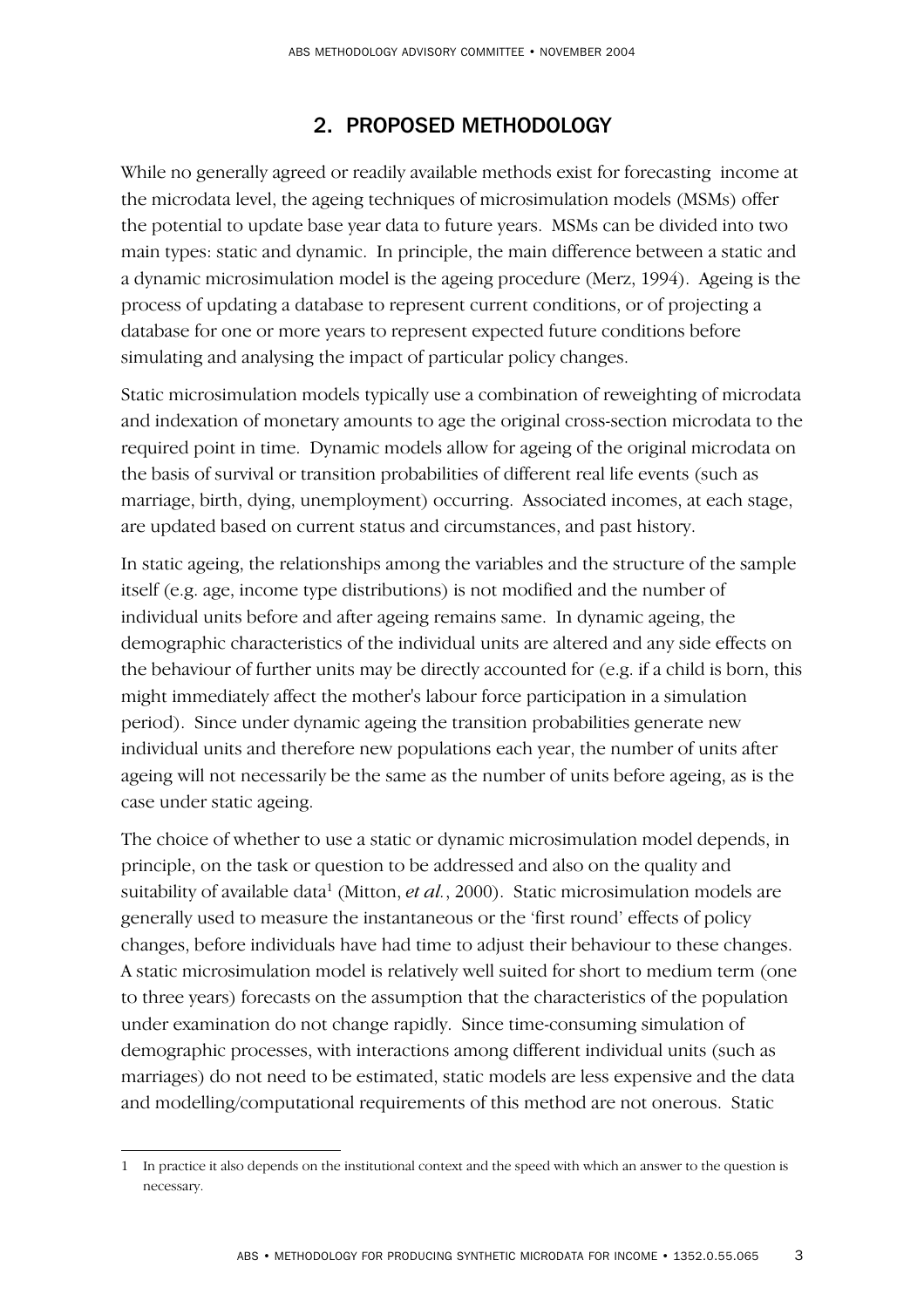models, however, may be less suitable if the demographic and economic structure of the population changes rather quickly even in the short run as such rapid changes may not be properly handled by static ageing (Devine and Wertheimer, 1981).

Dynamic microsimulation models are more suited for long-term projections and where the demographic structure and the levels of economic variables essentially change. In addition, dynamic models also allow for incorporation of behavioural responses to government policy (Devine and Wertheimer, 1981). Dynamic microsimulation models, however, are not easy to implement. They require more data and more processing than static microsimulation models. Such models also require relationships between variables to be established, and interactions between individual units to be considered and at least attempted to be captured.

Our aim is to produce forecasts of income at the unit record level for one year ahead. Given that most population characteristics and economic variables are likely to change only slowly over such short periods, the static ageing technique is deemed more appropriate for our purposes. Furthermore, this technique is easier to implement as the data, modelling and time required to generate new micro datasets appear less onerous on an ongoing basis.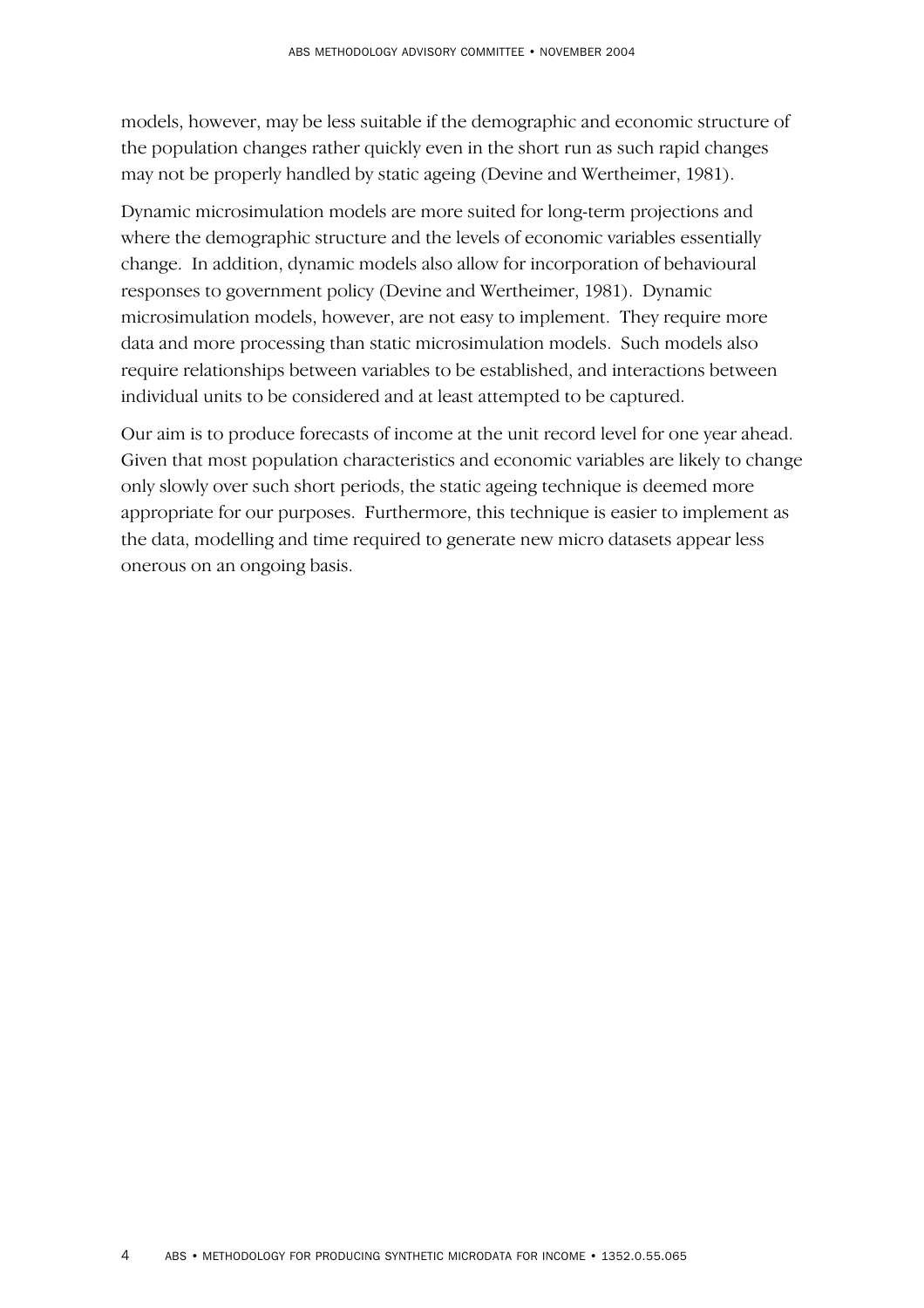# 3. PROCEDURE FOR STATIC AGEING

As stated earlier, static ageing consists of two components – demographic ageing or reweighting, and economic ageing or uprating. Demographic ageing involves calculating new sampling weights for each unit record by adjusting the original unit weights in line with movements over time in the characteristics of the populations that the record represents. The reweighting process in essence tries to capture the change in demographic, family, education, and labour force characteristics (e.g. the increase in unemployment) since the last survey period (Lambert, *et al.*, 1994).

Economic ageing involves uprating (either inflating or deflating) components of income of each unit record to reflect changes in income levels that have occurred since the last survey was undertaken. Each income component can be aged separately by applying appropriate uprating factors that more closely reflect movements in that component of income in the economy over time.

Figure 3.1 below presents an overview of the framework for static ageing to be applied in our case. The microdata containing the associated population weights  $(w_i)$  and income (*yi*) for each unit record (*i*) from the last survey period (*t*) e.g. 2003–04 (the base year) will be extrapolated to create a new synthetic microdata file for the non-survey period  $(t+1)$  e.g. 2004–05 (the target year) by applying the appropriate population reweighting and income uprating factors.



3.1 Framework for Static Ageing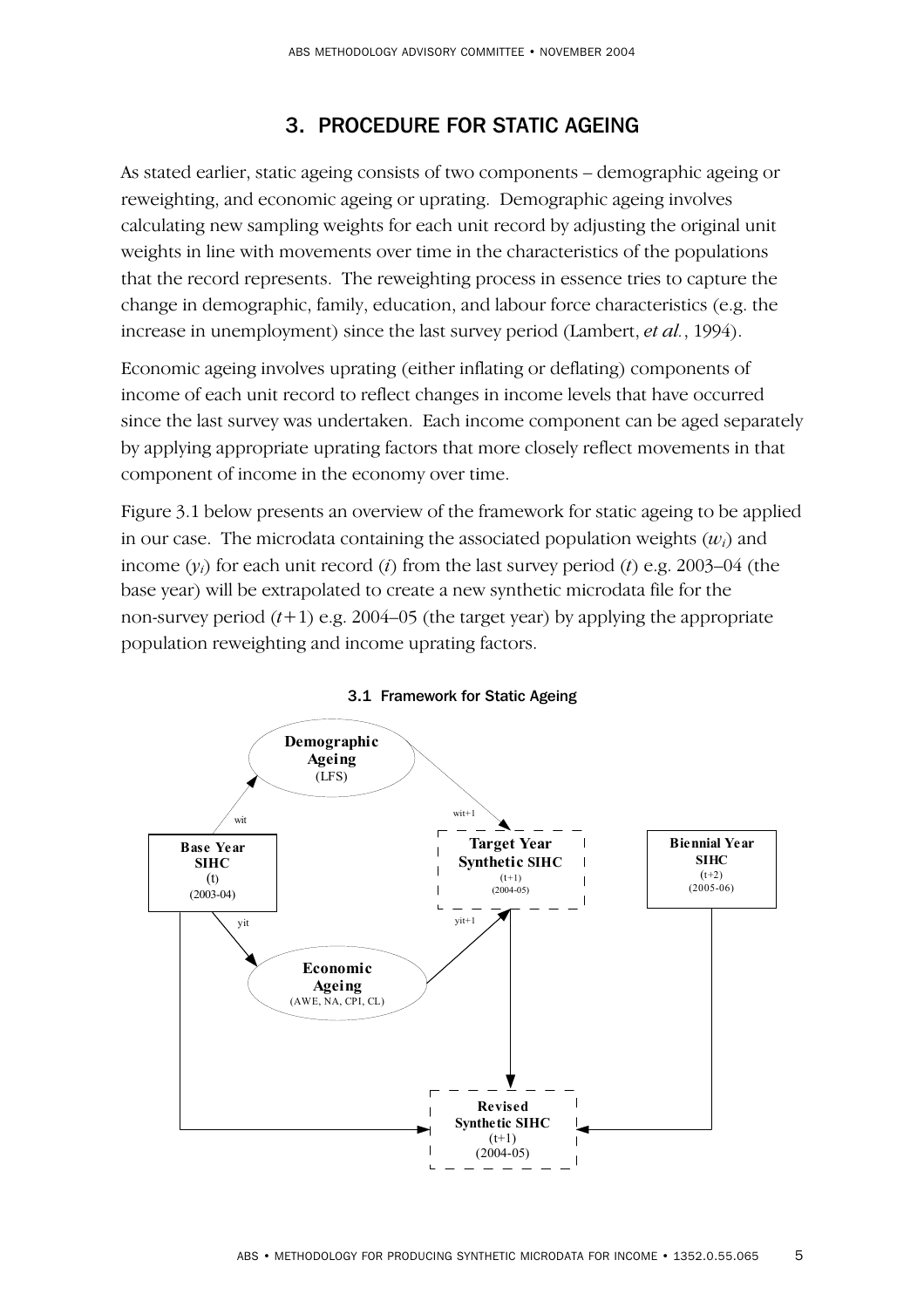A revised synthetic microdata file could also be produced using interpolation between the previous and following years' survey data when the next survey data becomes available. This refinement could exploit the 'recall' data on the previous year's  $income.<sup>2</sup>$ 

<sup>2</sup> For example when the 2005–06 SIH data (including recall data on 2004–05 income) become available, we could interpolate the data between 2003–04 and 2005–06 to produce a revised synthetic unit record file for 2004–05.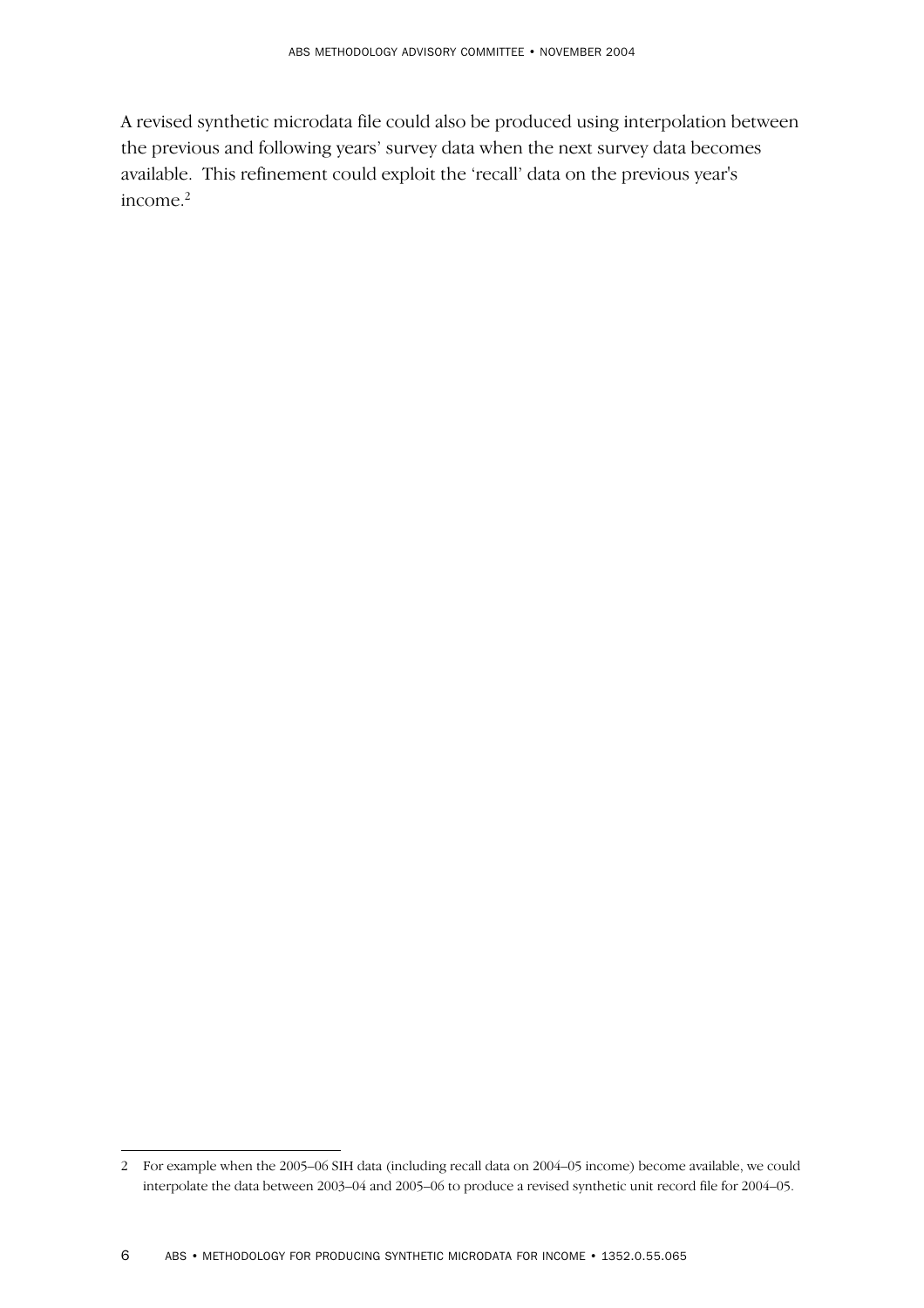# 4. BENCHMARK DATA FOR STATIC AGEING

Benchmark data are required to undertake both demographic and economic ageing. Table 4.1 below presents possible data sources that could be used for ageing the demographic and economic variables, each of which is discussed in more detail in this section.

#### 4.1 Possible data sources for ageing demographic and economic variables

| Variables                                                                                                              | Data source for updating                                                                                                                                                                             |
|------------------------------------------------------------------------------------------------------------------------|------------------------------------------------------------------------------------------------------------------------------------------------------------------------------------------------------|
| Demographic                                                                                                            |                                                                                                                                                                                                      |
| Persons (State by Sex by LF Status by Age)                                                                             | Labour Force Survey (LFS), Estimated Resident<br>Population (population benchmark by household<br>composition, number of children, etc.)                                                             |
| Economic                                                                                                               |                                                                                                                                                                                                      |
| Income                                                                                                                 |                                                                                                                                                                                                      |
| <b>Wages and Salaries</b>                                                                                              | Average Weekly Earnings (AWE), Employee Earnings,<br>Benefits and Trade Union Membership (EEBTUM)<br>(Sex by F/T/P/T, FT/PT by quintiles)                                                            |
| Own Unincorporated Business Income                                                                                     | National Accounts, LFS (by Farm/Non-Farm)                                                                                                                                                            |
| Investment Income<br>- Interest<br>- Dividends<br>$-$ Rent<br>- Other investments                                      | National Accounts<br><b>National Accounts</b><br><b>National Accounts</b><br>National Accounts/CPI                                                                                                   |
| Govt Cash payments<br>- Pensions<br>- Allowances<br>- Family Tax Benefits<br>- Others                                  | Official rates or Imputation (Centrelink/FaCS)<br>Official rates or Imputation (Centrelink/FaCS)<br>Official rates or Imputation (Centrelink/FaCS)<br>Official rates or Imputation (Centrelink/FaCS) |
| Private cash transfers<br>- Superannuation<br>- Workers compensation<br>- Child support/maintenance<br>- Other sources | <b>CPI</b><br><b>CPI</b><br><b>CPI</b><br><b>CPI</b>                                                                                                                                                 |
| Residual Income                                                                                                        | <b>CPI</b>                                                                                                                                                                                           |

## 4.1 Demographic ageing

Benchmark data for demographic ageing can be obtained from labour force surveys or estimated resident population. The ABS Labour Force Survey (LFS) provides estimates on a monthly basis of labour force status, unemployment and participation rates by a range of socioeconomic indicators such as state of residence, sex, age, occupation, family status and education status. This allows us to use benchmarks for ageing at a finer level of disaggregation than is possible from estimated resident population benchmarks.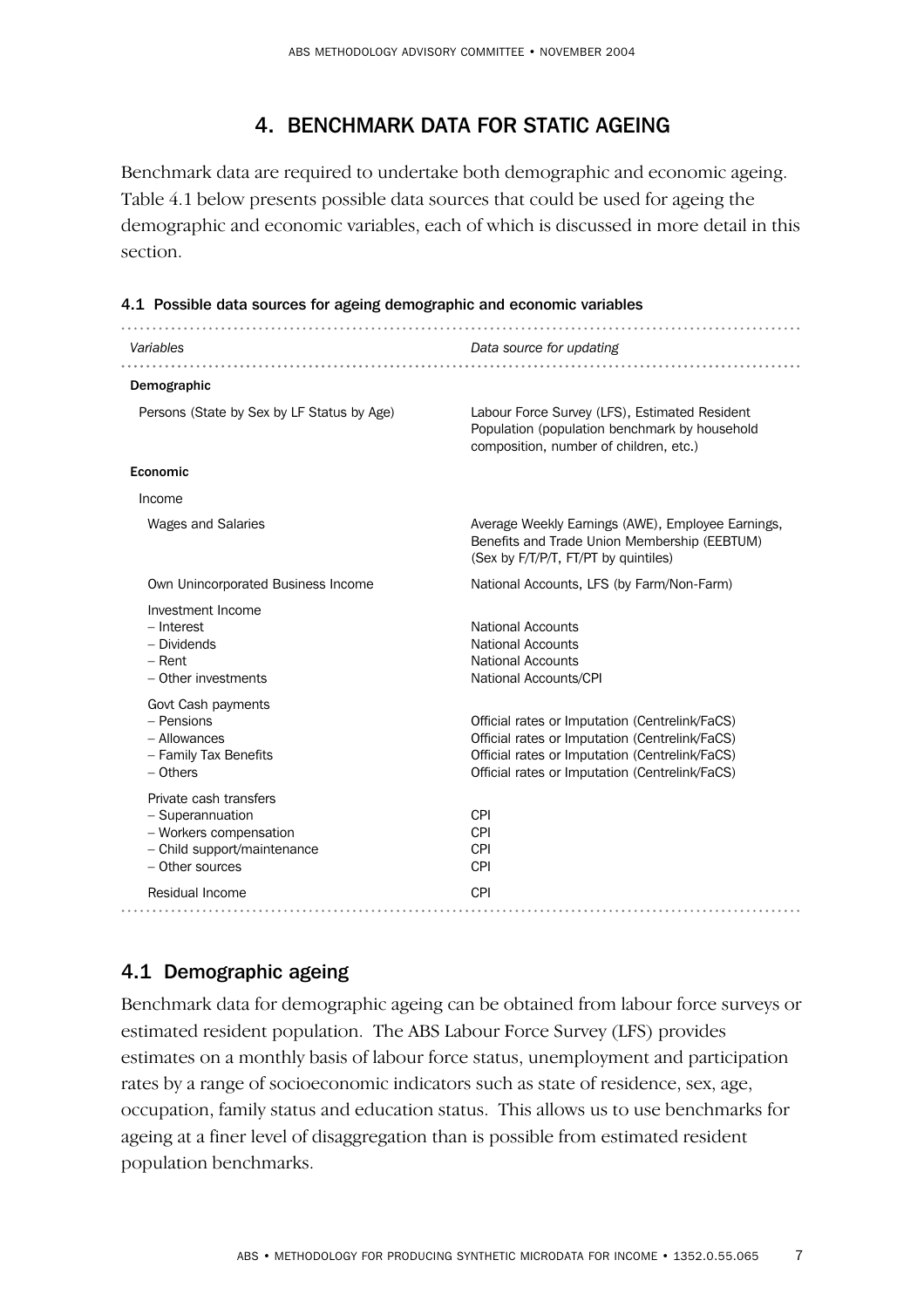Demographic ageing uses the benchmark data to adjust the original sampling weights. Since not all SIH unit records find a corresponding match in the LFS data (and vice versa), the SIH microdata are normally divided into subgroups or cells based on a combination of socioeconomic groupings. The initial SIH sub-groupings could consist of State by Sex by Labour Force Status by Age cross-classification. Further modifications to this initial matrix could be undertaken to maximise matching of unit records from the two datasets.

Once the sub-groupings or cells for the SIH are produced, a ratio reweighting approach is used to assign new sampling weights to the initial SIH base file using benchmark data from the LFS corresponding to these cells. The reweighting factor for a given cell (and consequently each individual unit in that cell) is calculated by dividing the number of people in the corresponding cell from the LFS in the target year by the number of people in the corresponding cell in the base year. The new weights can be expressed as follows.

New weight for person *i* in cell *j*  $(w_{ijt+1}) =$ Old weight for person *i* in cell *j*  $(w_{ijt}) \times \frac{\text{No. of LFS} \text{ persons in cell } j \text{ (LFS }_{jt+1})}{\text{No. of LFS} \text{ persons in cell } j \text{ (LFS }_{it})}$ *ijt i* in cell *j* ( $w_{ijt}$ )  $\times \frac{\text{No. of LFS } }{\text{No. of LFS } }$  persons in cell *j* ( $LFS_{jt}$ 

To illustrate, if there were 200 persons with a particular set of characteristics in the base year SIH (say, males aged between 45 and 54 years employed full-time and living in NSW), and the LFS showed the number of persons with the same characteristics rose from 300 in the base year to 600 in the target year, then the sampling weight of each of the 200 original records would be multiplied by 2.

### 4.2 Economic ageing

Benchmark data for uprating income (both current weekly income and previous financial year income) are generally derived from a variety of sources. The formula for calculating uprating factors for income can be expressed as follows.

$$
Uprating factor = \frac{Benchmark Income for Target year}{Benchmark Income for Base year}
$$

As highlighted in table 4.1, the sources for income benchmark variables are as follows:

i. Income from wages and salaries are generally uprated using average weekly earnings data. Changes in earnings by sex, full-time/part-time status or by income quintile could be used to derive the uprating factors.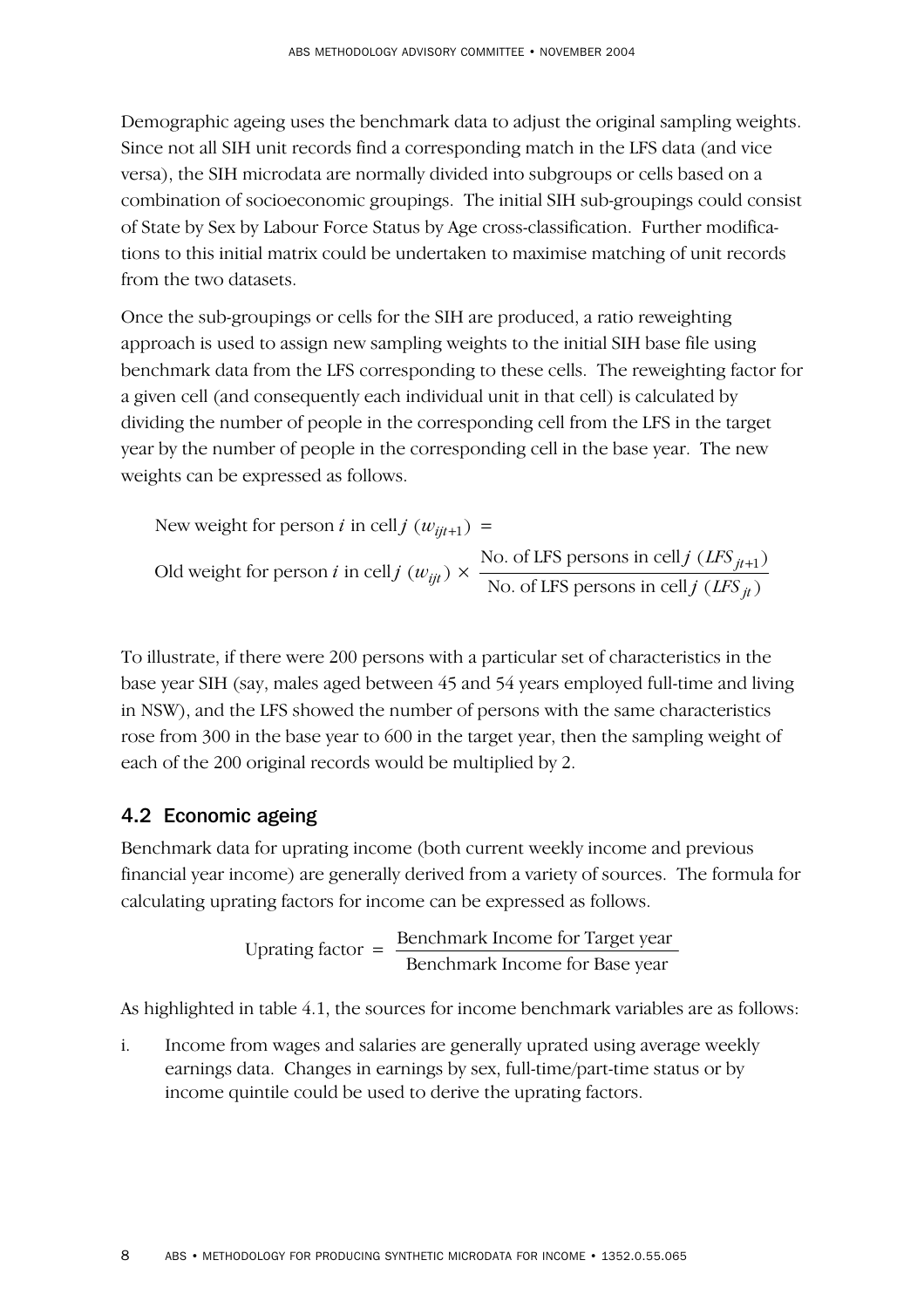- ii. Uprating factors for income from own unincorporated business (i.e. self-employment) and investment (interests, dividends, rent etc.) could be derived from data from the National Accounts.3
- iii. Income from social security payments could be uprated using changes in the official rates of payments or imputed on the basis of eligibility criteria and income tests (Bremner, *et al.*, 2002).
- iv. Income from private cash transfers (e.g. superannuation, workers compensation, child support etc.) could be uprated using the CPI.

It may also be possible that instead of uprating income by applying average growth factors in macroeconomic variables, alternative forecasts of major components of income (e.g. wages and salaries, business income and property income) could be derived using regression techniques.<sup>4</sup>

<sup>3</sup> The National Accounts provides data at the aggregate level on household income from farm and non-farm unincorporated enterprises, interest , dividends, rent, etc. which could be used to derive uprating factors for each of these components.

<sup>4</sup> For example wages and salaries could be estimated using a regression equation where wages and salaries are regressed on age, sex, education and industry using pooled cross-section data from past SIH data.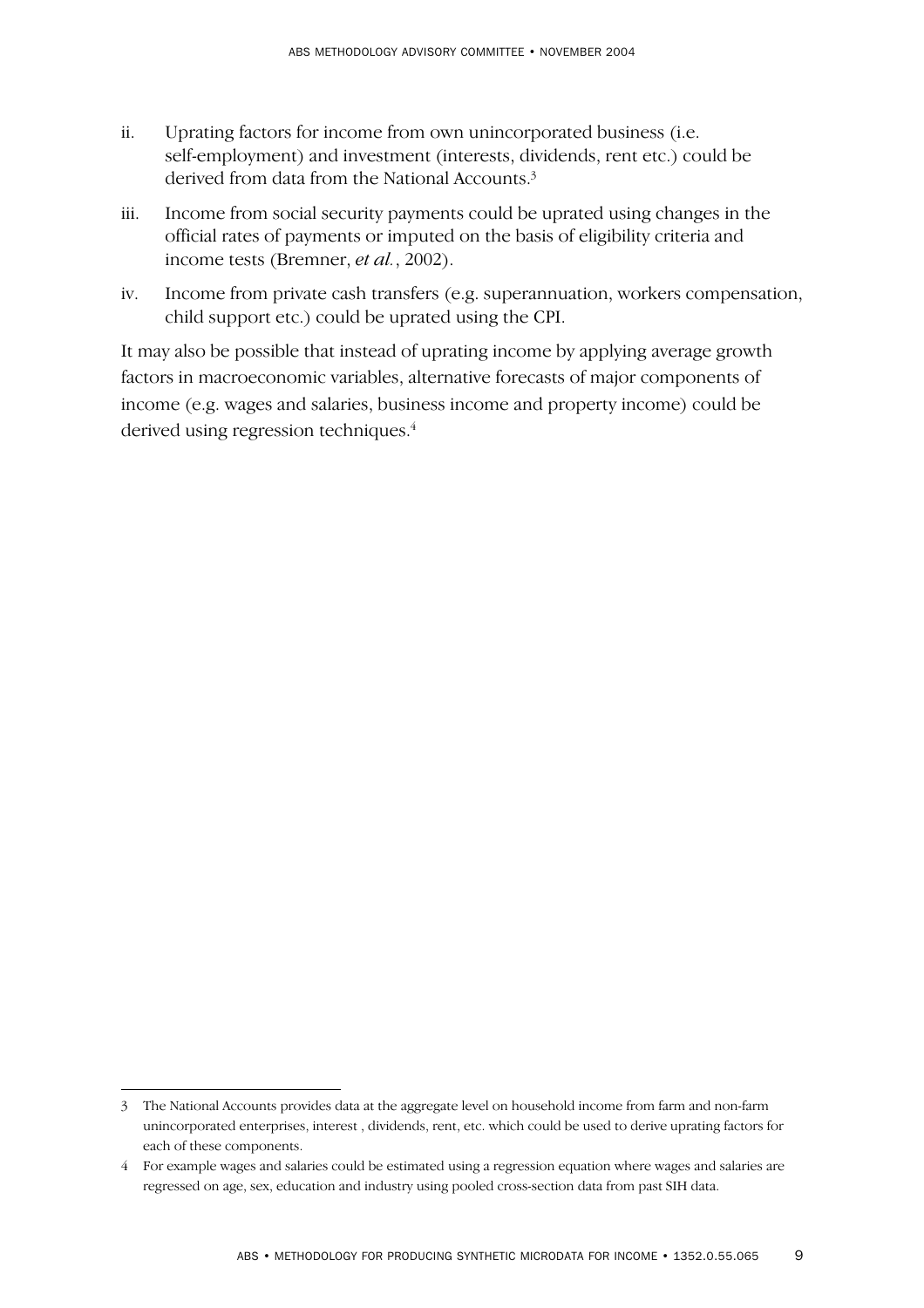# 5. EXPLORATORY STUDY

An exploratory study is being undertaken to test the usefulness and accuracy of the static ageing technique in producing synthetic income microdata using past SIH data. Presently consecutive year SIH data exist for 1994–95 to 1997–98 and 1999–2000 to 2000–01.5 Using data for these years, synthetic income microdata for one year ahead will be generated and compared with the actual microdata to assess the accuracy of the method. For example using 1996–97 as base year, income for 1997–98 could be forecast and compared with the actual survey data for 1997–98. Similarly, using 1999–00 as base year, income for 2000–01 could be forecast and compared with the actual survey data for 2000–01.

To assess how good the microdata forecasts are, we will need to specify some tolerance levels. We will consider the synthetic estimates derived from the microdata forecasts to be reasonable if they are within 5% of the actual estimates at aggregated and disaggregated level. We will also examine where the synthetic estimates are positioned in the spectrum between the actuals of the base year (aged by CPI, say) and the actuals of the year under investigation. Furthermore we will examine the effectiveness of the model in estimating the data in the main tables of the SIH publication *Household Income and Income Distribution* (6523.0) such as Gini coefficients, distribution of income by quintiles, etc. We will do this assessment at various levels of aggregation. We also need to determine the interaction between sampling error and our assessment criteria.

<sup>5</sup> For 1998–99 HES was conducted in place of SIH while no SIH was conducted in 2001–02. The 2002–03 SIH data is not yet released.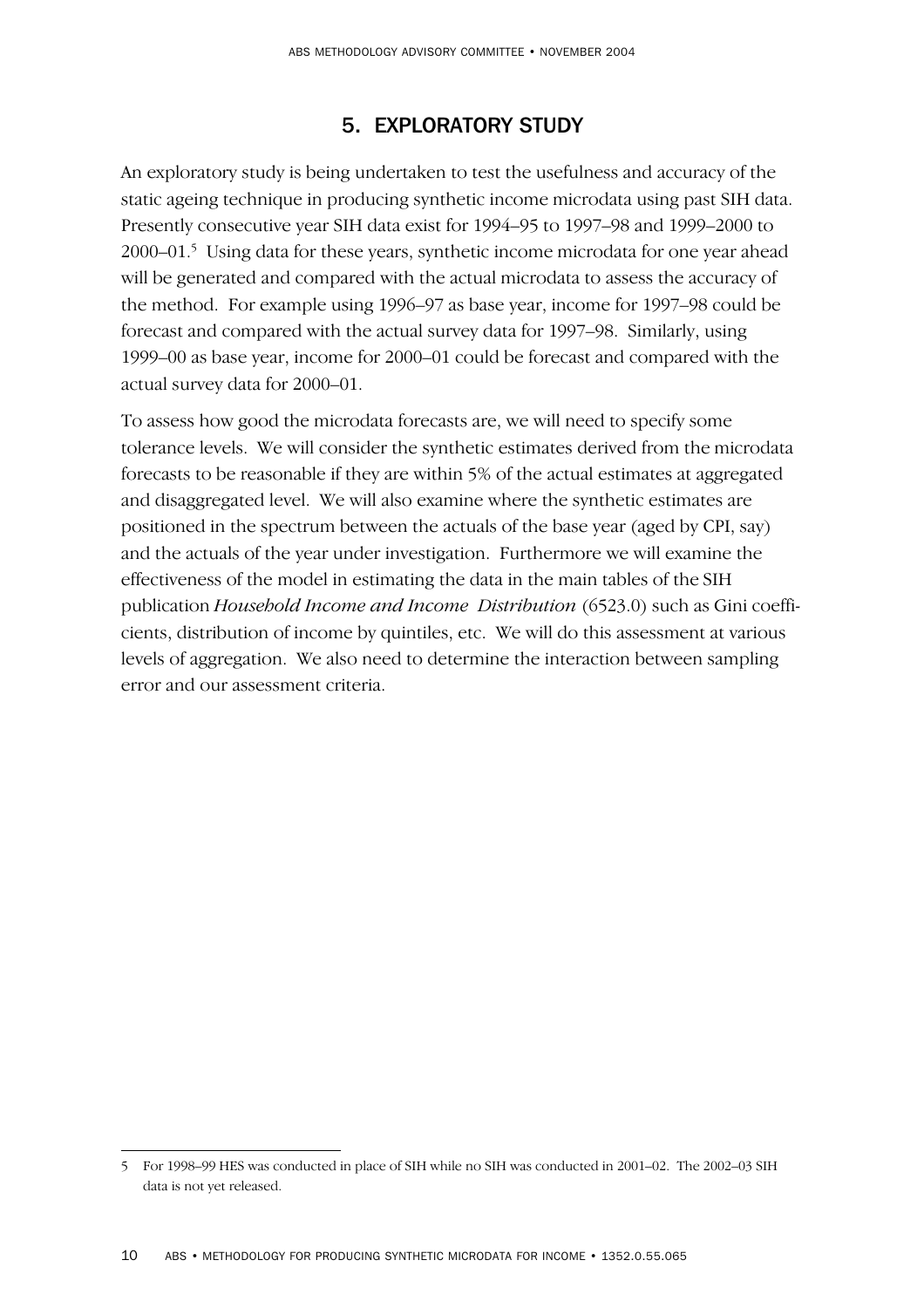# 6. MODEL VALIDATION DURING PHASE 2

A major component of any modelling exercise should be an evaluation or validation of the model results to see how they measure against reality. One of the major uses of the SIH data is to calculate various measures of income and its distribution, and a synthetic SIH file will need to do this accurately. If implemented, no actual data in the non-survey years will be available to assess the accuracy of the methodology or forecasts, so this will not be an easy task. Hence one of the major challenges for this project would be how we define and assess the 'success' of it during Phase 2 (i.e. when in production).

During Phase 1, comparing forecasts of income using past data with the actual survey microdata would provide us with some indication of how much confidence we can place on the estimates derived from the adopted method. Furthermore, comparing the synthetic microdata with the results from interpolation after the next SIH data are available, will also give us some indication of the reliability and accuracy of the forecasts. However, these options will not be available to us when we start producing estimates for the non-survey years. As such, alternatives means of model validation during Phase 2 will be necessary.

Some possible methods of validation are briefly discussed below. These methods should not be seen as mutually exclusive but complementary to each other.

### 6.1 Internal validation

A 'debugging' exercise could be undertaken to verify the accuracy of the computer codes, particularly for income from social security payments, to see whether they accurately reflect program rules and therefore produce correct outcomes. This approach could be complemented by the standard programming practice of code walk-throughs. The verification of results by FaCS is another way of ensuring that the model produces valid program outcomes (Bremner, *et al.*, 2002).

## 6.2 External validation

External validation involves benchmarking the results from the method against "the truth" i.e. against data from administrative records or other sources that are considered to represent a standard for comparison. Compositional changes could be examined to see whether the results are consistent with actual changes. In addition to checking the aggregates (numbers, outlays) the program profiles (e.g. age, family status) could also be undertaken. The validation process should examine the distribution of the unit records and the marginal totals in addition to aggregates.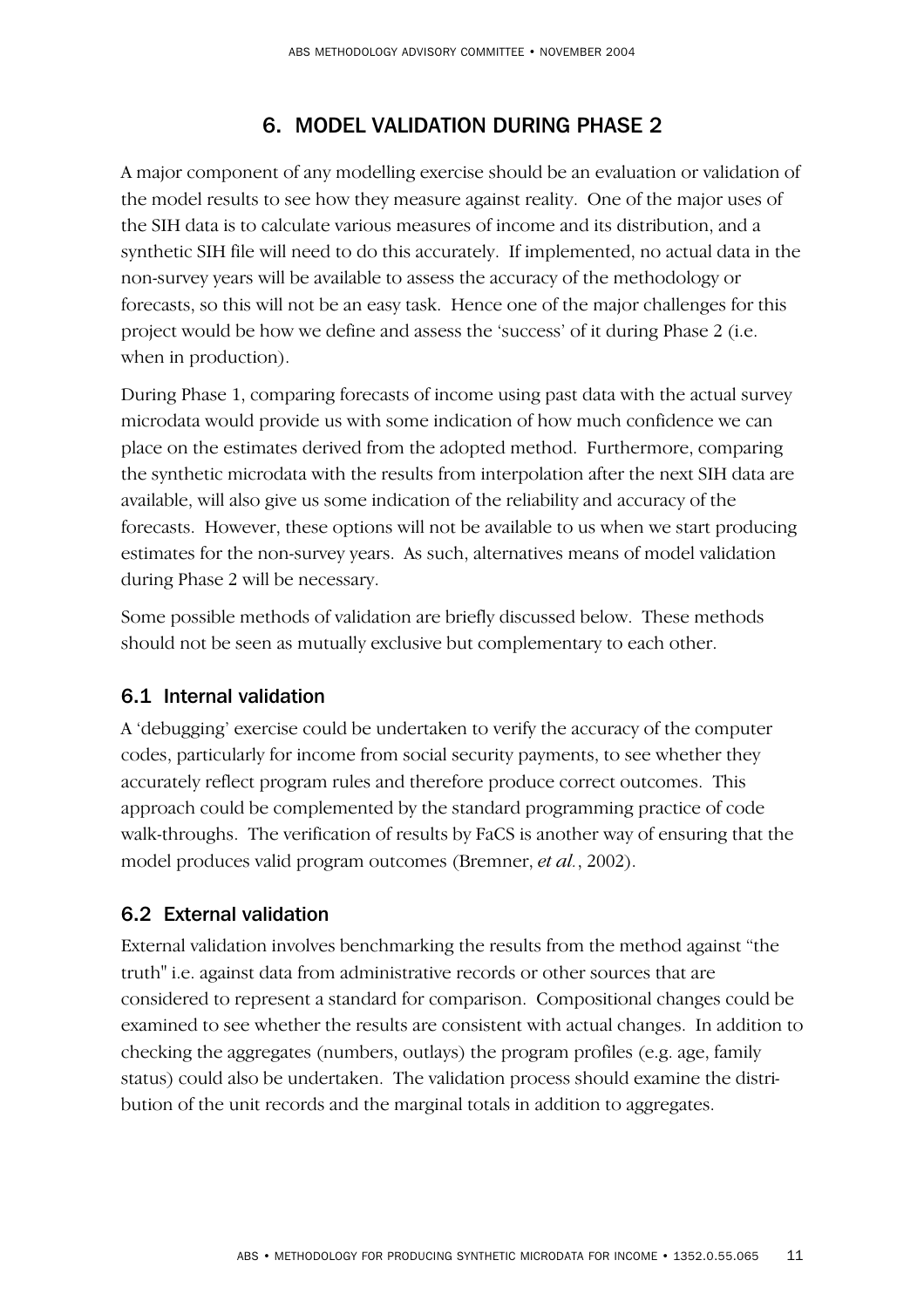### 6.3 Sensitivity analysis

This technique could be used to examine the effect on the results of alternative choices about the key assumptions of the ageing method. For example we could look at the sensitivity of the income projections if we vary unemployment rates, participation rates and wage levels. The extent of variation in the results helps gauge the technique's susceptibility to bias in the results based on different scenarios. We could also look at the sensitivity of the income forecasts if we use alternative benchmark data, or alternative subgroupings for population reweighting.

### 6.4 Variance estimation

The jack-knife technique can be used to estimate the variance or relative standard errors (RSEs) of the synthetic microdata for various socioeconomic and income variables. The jack-knife variance of an estimator is the average squared distance between estimates derived from repeated sub-sampling (with replacement) of the original sample and the estimate derived from the (whole) original sample. The estimates from the whole sample can be considered as a proxy for the 'true' estimate. Higher variances or RSEs for a particular variable imply less precise estimates so caution should be exercised in using these results. A comparison of the RSEs from the synthetic micro dataset against RSEs from actual micro datasets, even from previous years, would help gauge whether extra variation has been introduced by the ageing methodology.

### 6.5 Quality statements

Finally, some quality statements could also be made in terms of what the synthetic data is good for and where/what it can be used for and where it cannot be used.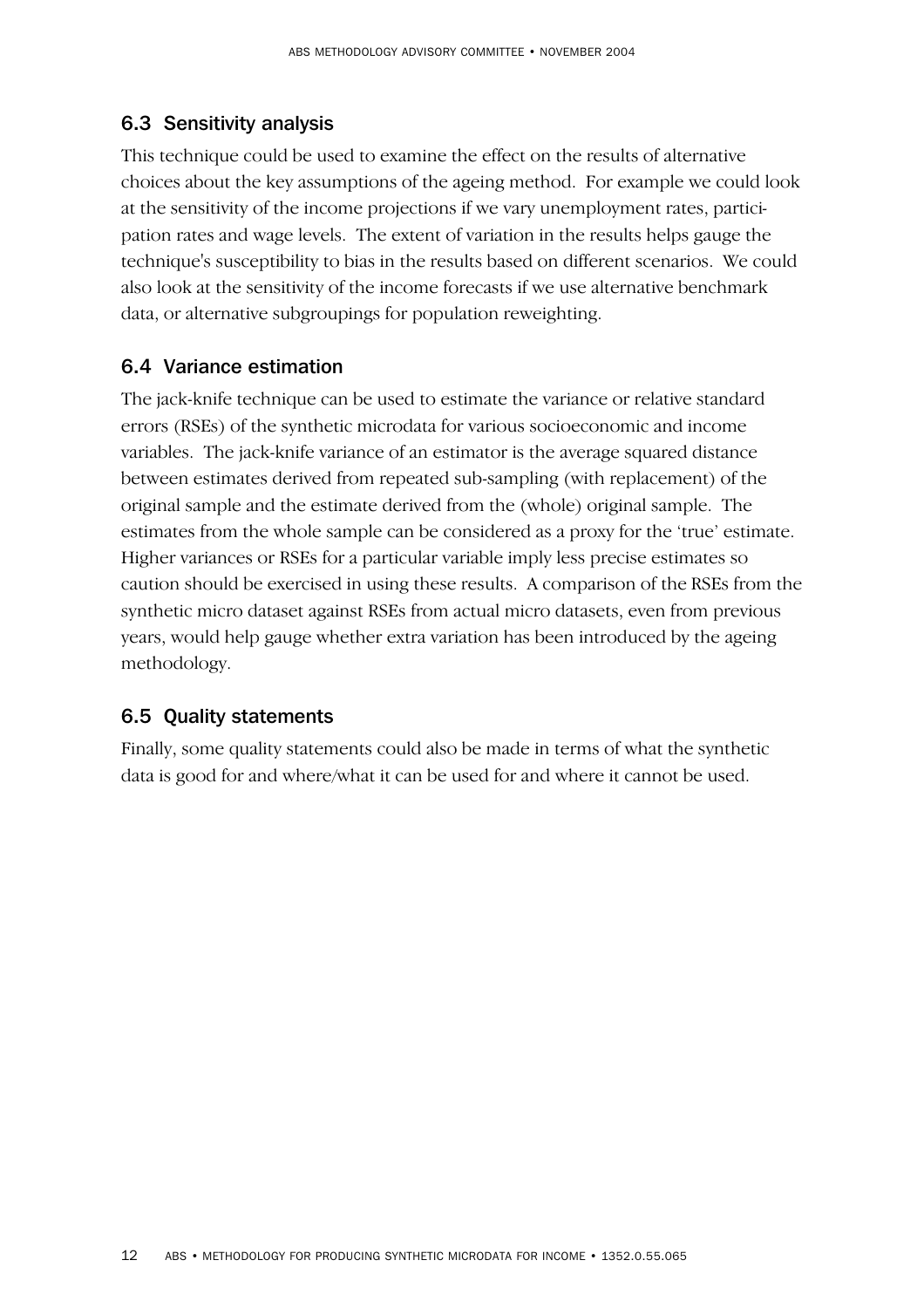# 7. PRELIMINARY RESULTS FROM EXPLORATORY STUDY

In this section, we present some preliminary results using past SIH data to test the accuracy of the static ageing technique. Using SIH 1999–00 as the base year, we produce synthetic forecasts of the population weights and income, for each unit record for 2000–01. We then obtain aggregates or estimates from the synthetic microdata, and compare those estimates with actual estimates from SIH 2000–01. At this stage, results from the exploratory study are reported for two variables of interest – population size and estimates of current weekly income.

### 7.1 Synthetic estimates of Population

For population or demographic ageing, we first divided the SIH 1999–00 observations (and their corresponding population weights) into subgroups (cells) using the following cross-classification: state (8) by sex (2) by labour force status  $(4)^6$  by age group  $(7)$ .<sup>7</sup> For each of these cells<sup>8</sup> we then obtained corresponding reweighting factors using benchmark data from the LFS.<sup>9</sup> The number of persons for each cell in the LFS matrix for 1999–00 (the base year) and 2000–01 (the target year) have been derived by averaging the labour force numbers over the twelve months.10 Dividing the 2000–01 labour force numbers for each cell by the corresponding labour force numbers in 1999–00 gave us the population reweighting factors for each cell. For those cells in the SIH 1999–00 file for which no matches were found in the LFS data, the above process was repeated by collapsing the cells to broader sub-groupings in reverse order till a match was found.11

Table 7.1 below presents a comparison of actual and synthetic total population and its breakdown by selected characteristics for 2000–01. The last column of table 7.1 gives the percentage difference between the synthetic and the actual estimates. As can be seen, the static ageing technique predicts the total SIH 2000–01 population quite well. The predicted population is just 0.3% above the actual population recorded in SIH. It

<sup>6</sup> The four labour force status groups are: Employed full-time; Employed part-time; Unemployed; and Not in the Labour Force.

<sup>7</sup> The seven age groups are: 15–24; 25–34; 35–44; 45–54; 55–64; 65–69; 70+.

<sup>8</sup> Note that while potentially there are 448 cells, only 373 cells in the SIH 1999–00 dataset had observations.

<sup>9</sup> Note that since the SIH covers individuals from private dwellings only, we excluded individuals living in non-private dwellings from the LFS file before calculating the reweighting factors for each cell.

<sup>10</sup> Given that the SIH is conducted over twelve months (as part of the monthly LFS) we can either use the average over the twelve months (July–June) or the mid-month (December) of the financial year to derive the labour force numbers for each cell. Both methods were used and it was found the method based on averages gave a better estimate of total population for 2000–01 compared to the method based on using the mid-month labour force numbers. Total population was forecast to be just 0.3% above the actual population in 2000–01 based on the first method compared to 0.5% based on the second method.

<sup>11</sup> There were seven cells in the SIH 1999–00 dataset for which no matches were found in the original LFS sub-grouping. The reweighting factors for these cells were obtained using the state by sex by labour force status cross-classification.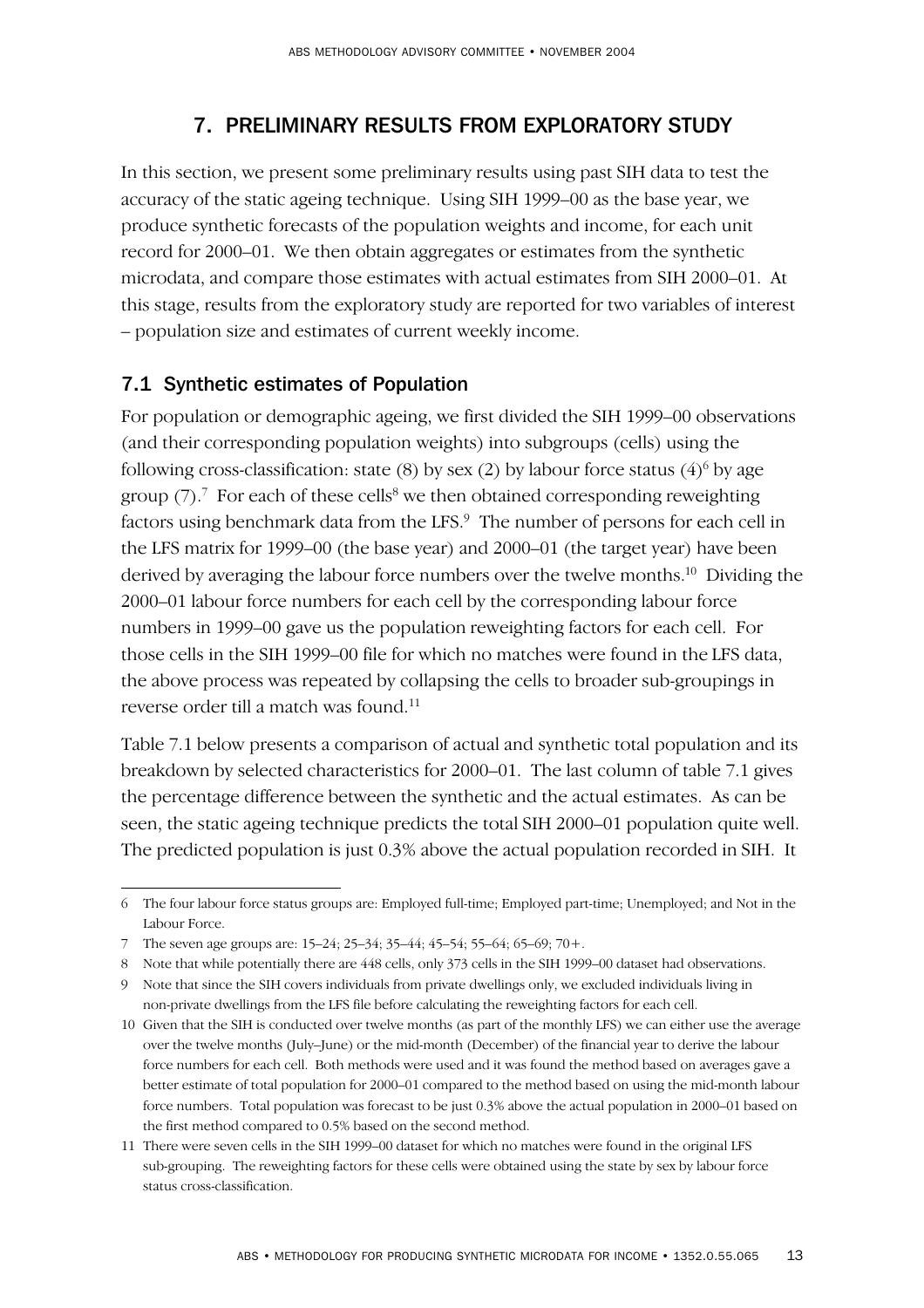gives reasonably good estimates of population by sex and age group. In terms of labour force status, while it provides good estimates of those not in the labour force and those employed part-time, it over-predicts those employed part-time by 3.7% and those unemployed by 3.1%. In terms of population numbers by State/Territory, with the exception of the Northern Territory, the method produces reasonably good estimates for the remaining jurisdictions. The method also gives reasonably good estimates of the total number of government benefit recipients, with the predicted total being just 0.3% higher than the actual total.

|                                      | (based on SIH 2000-01)<br>(N <sub>O</sub> ) | Actual estimates 2000-01 Synthetic estimates 2000-01<br>(based on Static ageing)<br>(N <sub>O</sub> ) | Percent<br>difference<br>$(\%)$ |
|--------------------------------------|---------------------------------------------|-------------------------------------------------------------------------------------------------------|---------------------------------|
|                                      |                                             |                                                                                                       |                                 |
| <b>Total population</b>              | 14,962,960                                  | 15,000,404                                                                                            | 0.3                             |
| <b>Sex</b>                           |                                             |                                                                                                       |                                 |
| <b>Males</b>                         | 7,405,725                                   | 7,427,943                                                                                             | 0.3                             |
| Females                              | 7,557,235                                   | 7,572,461                                                                                             | 0.2                             |
| Labour force status                  |                                             |                                                                                                       |                                 |
| Employed full-time                   | 6,679,760                                   | 6,611,483                                                                                             | $-1.0$                          |
| Employed part-time                   | 2,348,985                                   | 2,435,183                                                                                             | 3.7                             |
| Unemployed                           | 621,892                                     | 641,307                                                                                               | 3.1                             |
| Not in the labour force              | 5,312,322                                   | 5,312,432                                                                                             | 0.0                             |
| <b>Age Group</b>                     |                                             |                                                                                                       |                                 |
| $15 - 24$                            | 2,631,255                                   | 2,635,880                                                                                             | 0.2                             |
| $25 - 34$                            | 2,885,223                                   | 2,863,965                                                                                             | $-0.7$                          |
| $35 - 44$                            | 2,919,568                                   | 2,935,366                                                                                             | 0.5                             |
| $45 - 54$                            | 2,596,286                                   | 2,603,945                                                                                             | 0.3                             |
| $55 - 64$                            | 1,756,342                                   | 1,754,481                                                                                             | $-0.1$                          |
| 65-69                                | 635,311                                     | 637,857                                                                                               | 0.4                             |
| $70+$                                | 1,538,975                                   | 1,568,911                                                                                             | 1.9                             |
| <b>State</b>                         |                                             |                                                                                                       |                                 |
| <b>NSW</b>                           | 5,064,384                                   | 5,077,647                                                                                             | 0.3                             |
| Vic.                                 | 3,767,319                                   | 3,768,117                                                                                             | 0.0                             |
| Qld                                  | 2,769,593                                   | 2,766,598                                                                                             | $-0.1$                          |
| WA                                   | 1,465,353                                   | 1,471,404                                                                                             | 0.4                             |
| <b>SA</b>                            | 1,182,162                                   | 1,192,276                                                                                             | 0.9                             |
| Tas.                                 | 363,772                                     | 364,298                                                                                               | 0.1                             |
| NT                                   | 109,755                                     | 114,940                                                                                               | 4.7                             |
| <b>ACT</b>                           | 240,622                                     | 245,125                                                                                               | 1.9                             |
| <b>Total Govt Benefit Recipients</b> | 4,267,374                                   | 4,280,930                                                                                             | 0.3                             |
|                                      |                                             |                                                                                                       |                                 |

#### 7.1 Actual and synthetic estimates of Population – 2000–01

However, past experience has shown that income estimates are sensitive to the benchmarking regime used. The demographic ageing process needs to incorporate the appropriate benchmarking regime as much as possible. We need to further benchmark the aged weights so that they reflect the wider SIH benchmarking regime, including equal person weights within a household. This work will be done in the next stages of the exploratory study.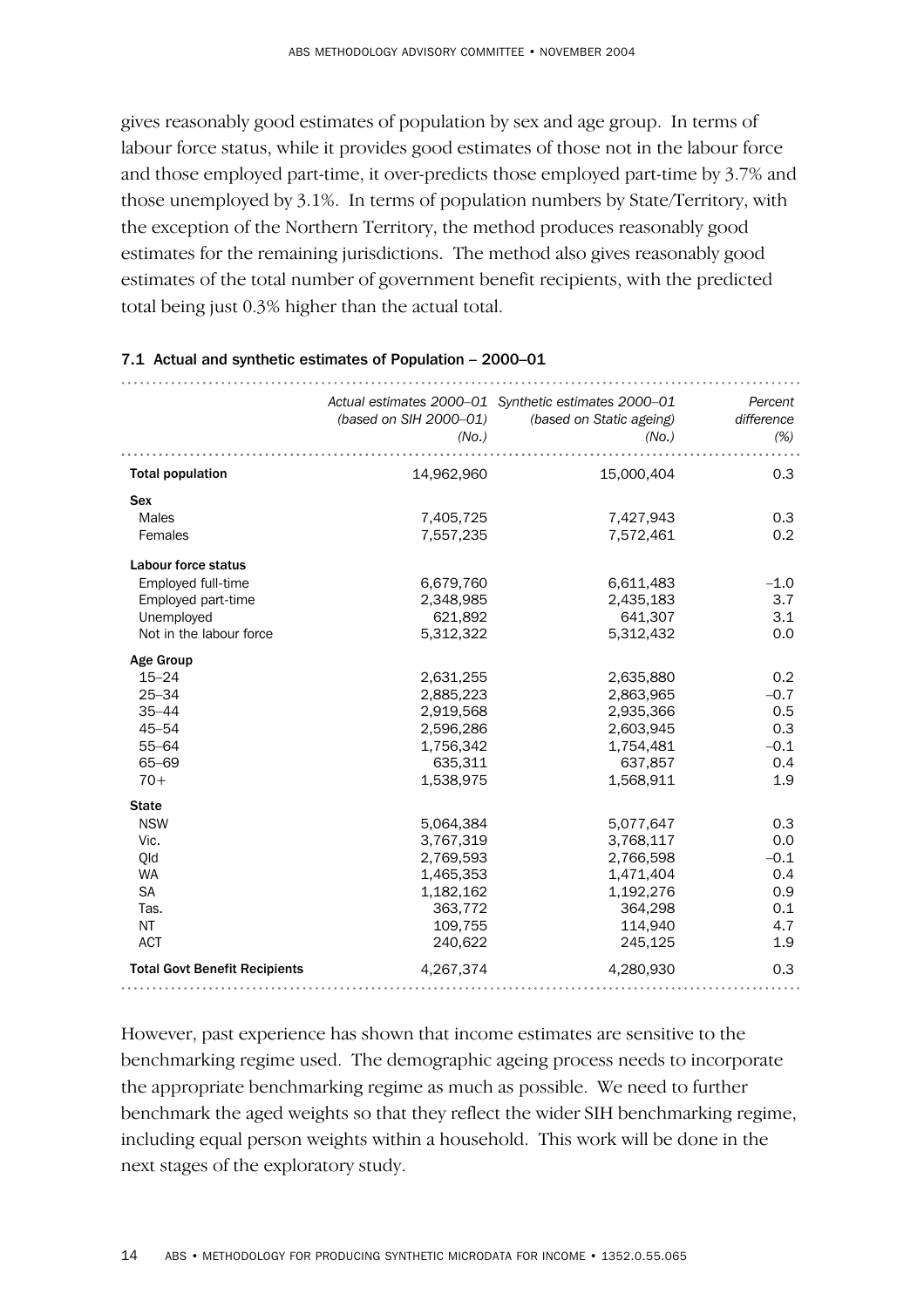## 7.2 Synthetic estimates of Income

The SIH identifies five major sources of income: wages and salaries; self-employed (unincorporated business) income; investment income; government benefits; and private cash transfers. Each of these income components has been uprated using data from a number of different sources. The uprating factors used for each income type are presented in the Appendix.

For wages and salaries the uprating factors are based on the changes in each of the quintiles of average weekly earnings between 1999 and 2000.<sup>12</sup> Adjustment factors have been calculated separately for full-time and part-time workers. The data source used is the August ABS Employee Earnings, Benefits and Trade Union Membership Survey (EEBTUM).<sup>13</sup>

Income from self-employment (own-business) has been uprated using National Accounts data and unpublished LFS data.<sup>14</sup> Adjustment factors have been calculated separately for farm and non-farm sectors. An estimate of the average farm self-employment income was calculated by dividing the total farm income of unincorporated enterprises (from the National Accounts) by the number of self-employed people in the farm sector recorded in the LFS. An estimate of the average non-farm income of self-employed people is derived in the similar way.

Income from investment has been uprated using data from the National Accounts and the CPI. The National Accounts data provide the aggregate level of income from interest, dividends and rents which allows us to derive uprating factors (with necessary adjustments) for each of these components. The CPI has been used to uprate investment income from other sources.

However, given that the current weekly incomes from self-employment and investment in the SIH are derived from the previous financial year's income from these sources<sup>15</sup>, the rating factors for these two income components are based on changes in income between 1998–99 and 1999–00 rather than 1999–00 and 2000 in order to be consistent with the SIH methodology.

Uprating factors for income from government benefits are derived using changes in general rates of payment by major benefit types. In SIH 1999–00, 19 different types of

<sup>12</sup> Changes in quintile earnings are better able to capture the dispersion in the distribution of income from wages and salaries than changes at a more aggregated level.

<sup>13</sup> We used the EEBTUM Survey which is run in August every year rather than the quarterly AWE Survey because only the former provides a breakdown of weekly earnings by income range which enables us to calculate earnings by relevant percentiles.

<sup>14</sup> The National Accounts provides data on farm and non-farm income for unincorporated enterprises while the LFS provides data on the number of self-employed by farm/non-farm type.

<sup>15</sup> In SIH income from self-employment and all components of investment income (interest, dividends, rent, etc.) relate to questions that ask about income for the previous financial year and these amounts are converted to weekly amounts by dividing by either 52.14 or the number of weeks in business.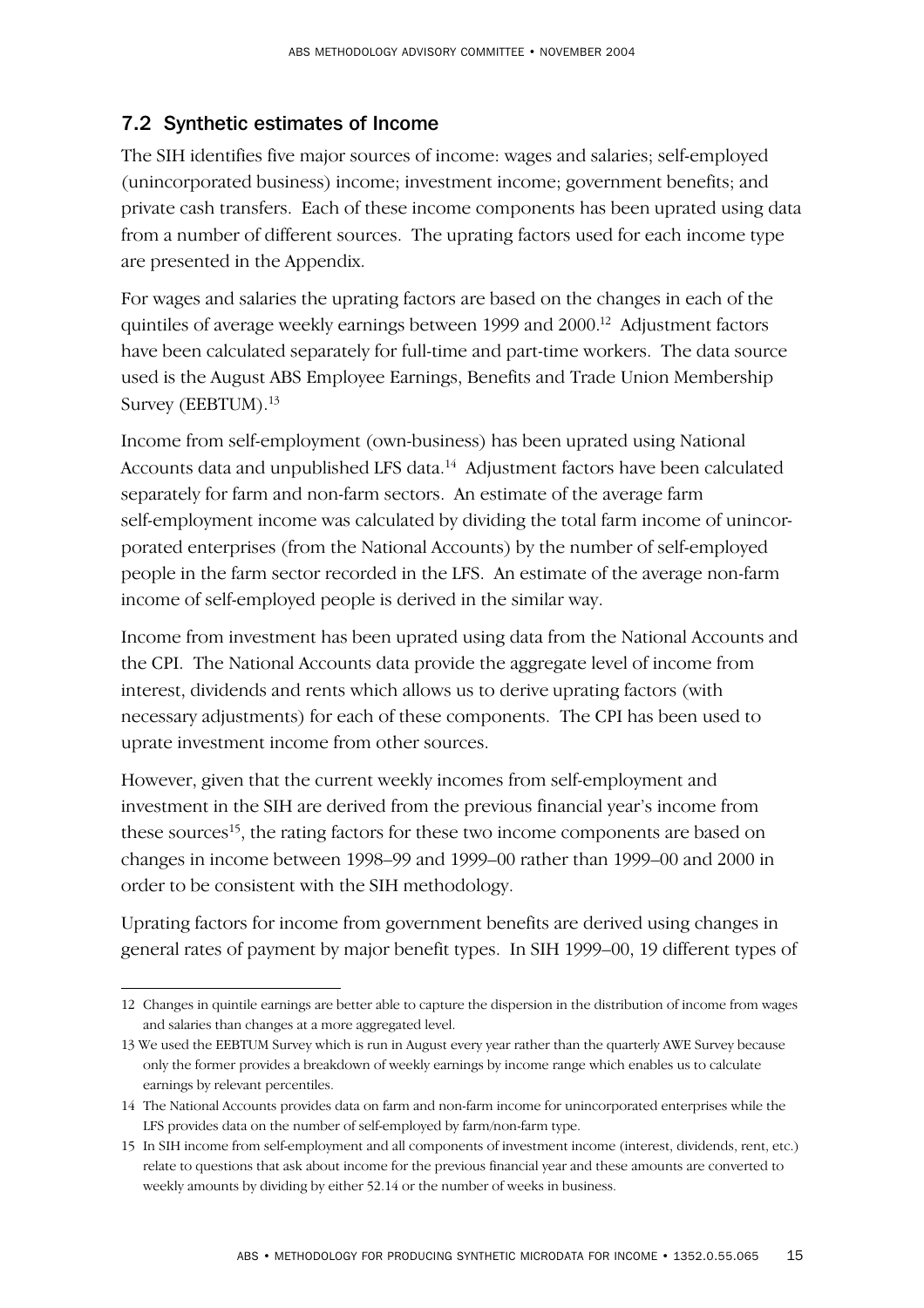government benefits were identified. These benefit types were grouped into four major categories: Pensions; Allowances; Family Payments; and Others. For the first three benefit categories changes in the standard rate of payment for Age Pension, Newstart Allowance and Family Payment respectively were used to uprate income from these sources. The CPI was used to uprate the remaining government benefits classified as 'Others'.

Income from private transfers (superannuation, workers compensation, child support etc.) was uprated using the CPI.

Table 7.2 presents a comparison of the actual and synthetic estimates of mean and total current weekly income by major income source. As can be seen, the synthetic estimates of total income from wages and salaries, government benefits and private transfers fall well within the 5% range of acceptance. The methodology, however, does poorly in terms of estimating income from self-employment and investment. Despite this overall total income appears to be reasonably well estimated with the synthetic total being just 1% above the actual total, reflecting the fact that unincorporated income and investment income are small components of total income.

|                       | Actual        |                  | Synthetic         |                  |                   | Percent Difference |              |
|-----------------------|---------------|------------------|-------------------|------------------|-------------------|--------------------|--------------|
|                       | Mean*<br>(\$) | Total<br>(S'000) | <b>RSE</b><br>(%) | $Mean*$<br>( \$) | Total<br>(\$7000) | Mean<br>(%)        | Total<br>(%) |
| Income source         |               |                  |                   |                  |                   |                    |              |
| Wages/Salaries        | 569.86        | 5.145.126        | 1.2               | 567.91           | 5.137.656         | $-0.3$             | $-0.1$       |
| Unincorporated income | 35.56         | 532,109          | 7.5               | 38.68            | 580,260           | 8.8                | 9.0          |
| Investment income     | 20.93         | 313.235          | 9.4               | 24.25            | 363.774           | 15.8               | 16.1         |
| Government benefits   | 157.81        | 891.661          | 0.1               | 153.41           | 873.942           | $-2.8$             | $-2.0$       |
| Private transfers     | 14.99         | 224.326          | 4.1               | 14.71            | 220.685           | $-1.9$             | $-1.6$       |
| Total income          | 474.94        | 7.106.457        | 1.0               | 478.41           | 7.176.317         | 0.7                | 1.0          |

#### 7.2 Actual and synthetic estimates of current weekly income, by major source

\* The mean for wages and salaries has been calculated over those who identify themselves as being either employed full-time or part-time including those who reported zero income from this source. Mean government benefits are calculated over those who receive positive income from this source. For all other income mean is calculated over all observations.

The method quite accurately produces estimates of current weekly total income from wages and salaries. Synthetic estimate of total weekly wages and salaries is just 0.1% below the actual. In terms of the distribution of the current weekly income by income range, as can be seen from figure 7.3, the shares produced by the synthetic estimates appear to be broadly in line with the actual shares for most income ranges except for a few (e.g. \$401–500 and \$501–700).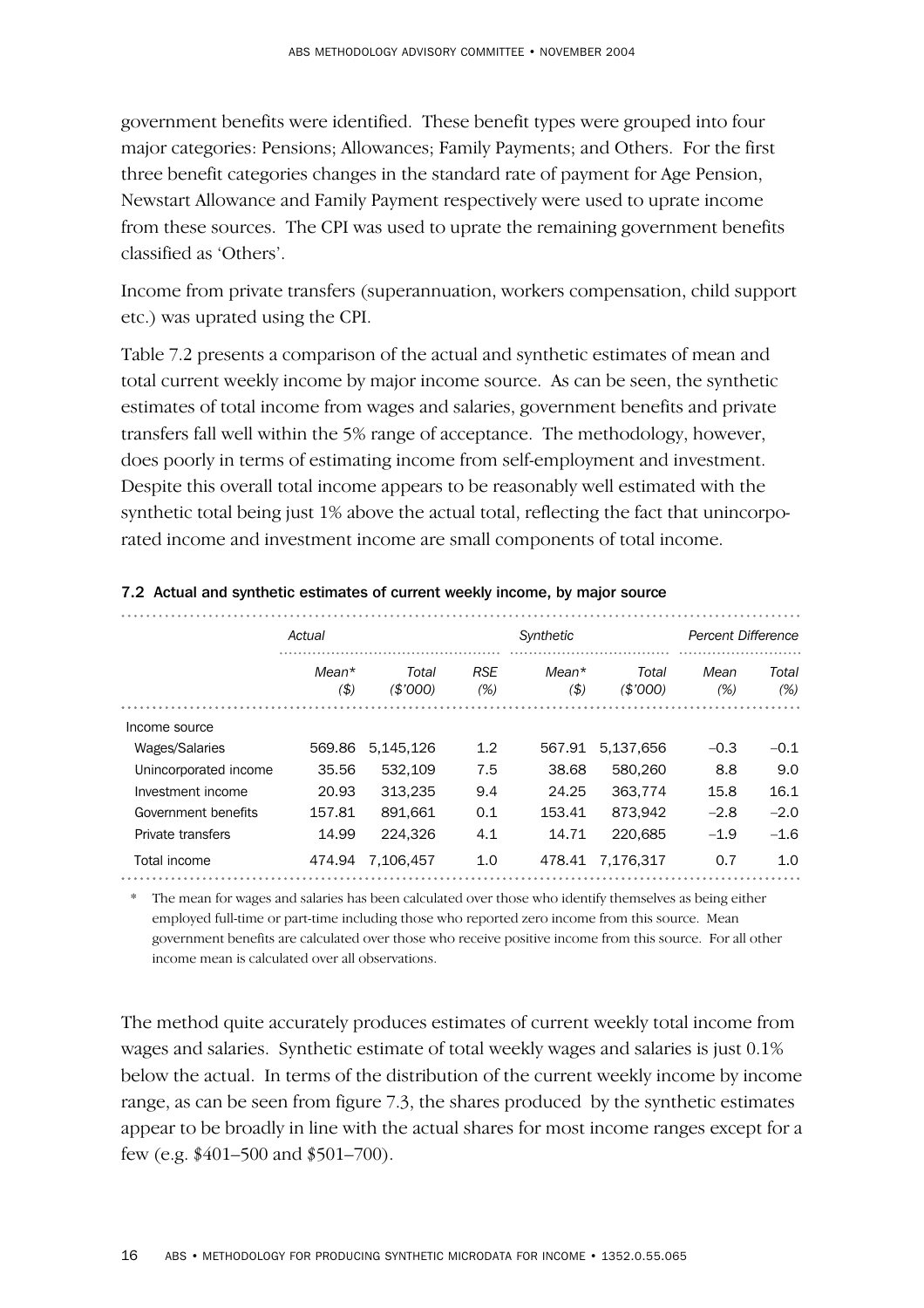

7.3 Distribution of actual and synthetic estimates of current weekly wages and salaries

The method significantly overestimates income from self-employment and investment by 9% and 16% respectively. It appears that the income uprating factors derived from the National Accounts overstate the growth in such incomes over the period. It may be noted that the coverage of income in the National Accounts is generally much broader than the SIH, and not all income is reported or collected under SIH. In light of these there may be a need to have a closer look at the data used, including exploring alternative data sources or some other techniques (such as trend smoothing using regression) to derive the uprating factors for these two income components.

Synthetic estimates of income from government benefits is underestimated by 2%. While this estimate appears reasonable, there is scope for further refinement of the estimates. It is possible that the broad benefit categories and the corresponding rates we have applied do not capture all the government benefits received during the period and a more disaggregated approach may be necessary. It may be noted that the standard benefit rates used for estimating income from pensions, allowances and family payments do not take into account additional benefits received through rent assistance, pharmaceutical benefits and any one-off lump sum payments. Such benefits may need to be more specifically taken into account. Alternatively we could explore the possibility of imputing government benefits based on the official rates of payments, eligibility criteria and income tests for certain types of benefits e.g. Family Payments. However, detailed modelling work done in the past has shown it is difficult to predict reported benefits very accurately.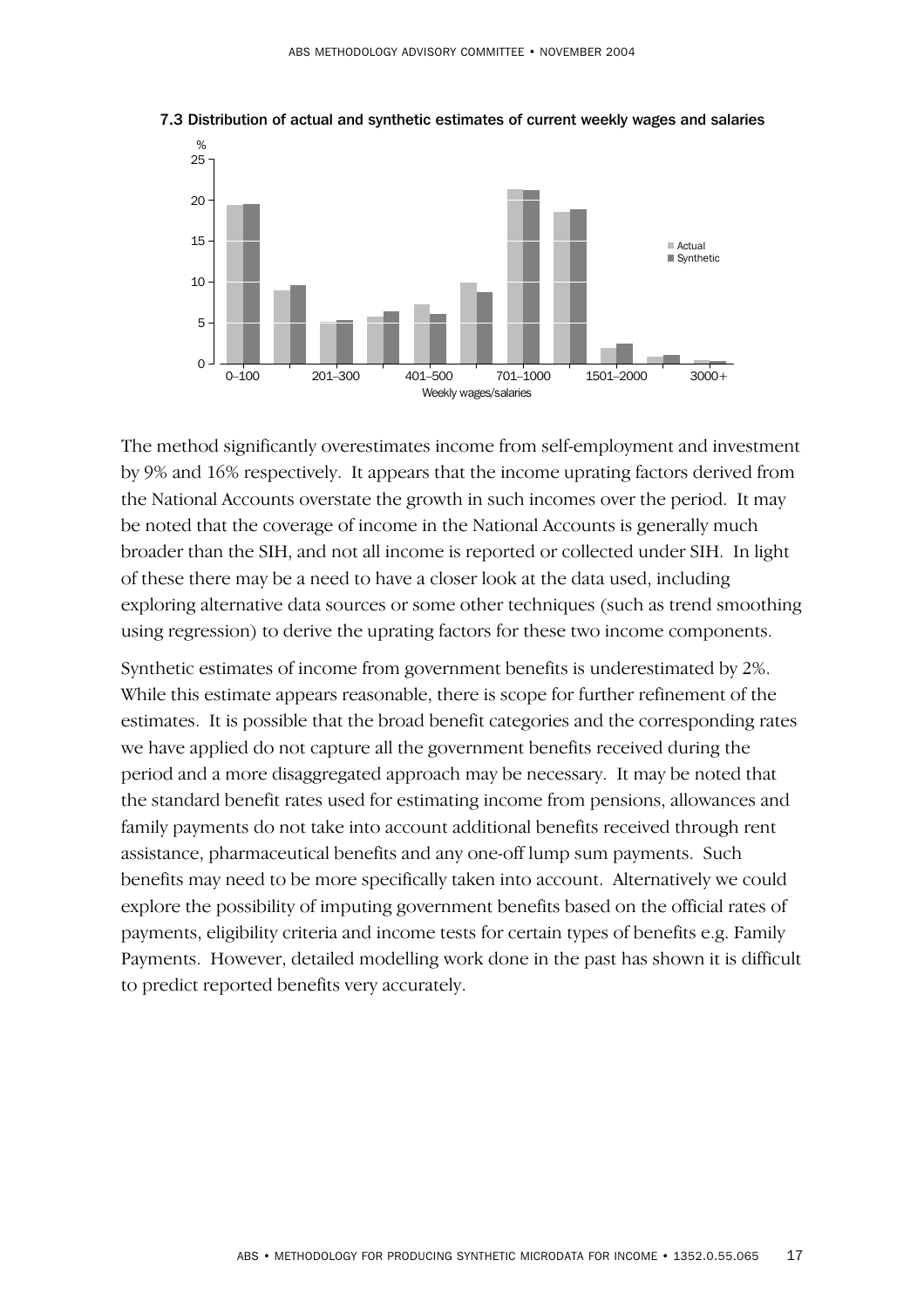# 8. FURTHER RESEARCH

The exploratory study to test the feasibility of the static ageing methodology is still incomplete. Only after full and detailed study and analysis will we be able to make a decision on the suitability or otherwise of the proposed methodology. Further analysis including forecasts of income from previous financial year and testing of the distribution of population and income at a more disaggregated level (such as age, family status, numbers, outlays) are planned.

While the procedure used for demographic ageing appears to have produced reasonably good estimates of the population, we could also look at alternative ways of deriving population reweights such as benchmarking the base year population to a limited set of socioeconomic groupings $16$ , in line with the procedure used in SIH.

As discussed earlier, the benchmark data sources and uprating factors for some income variables will need to be reexamined and necessary adjustments made to improve the forecasts and resulting synthetic estimates. It may be necessary to use other methods such as using regression techniques to derive the uprating factors for some income components instead of applying average growth factors in macroeconomic variables.

We intend to repeat the exercise for another period (say 1996–97 and 1997–98) to see how robust the methodology is in generating estimates of population and income for other periods.

<sup>16</sup> Such as state by age by sex, state by number of children aged 0–4, 5–14, state by labour force status etc..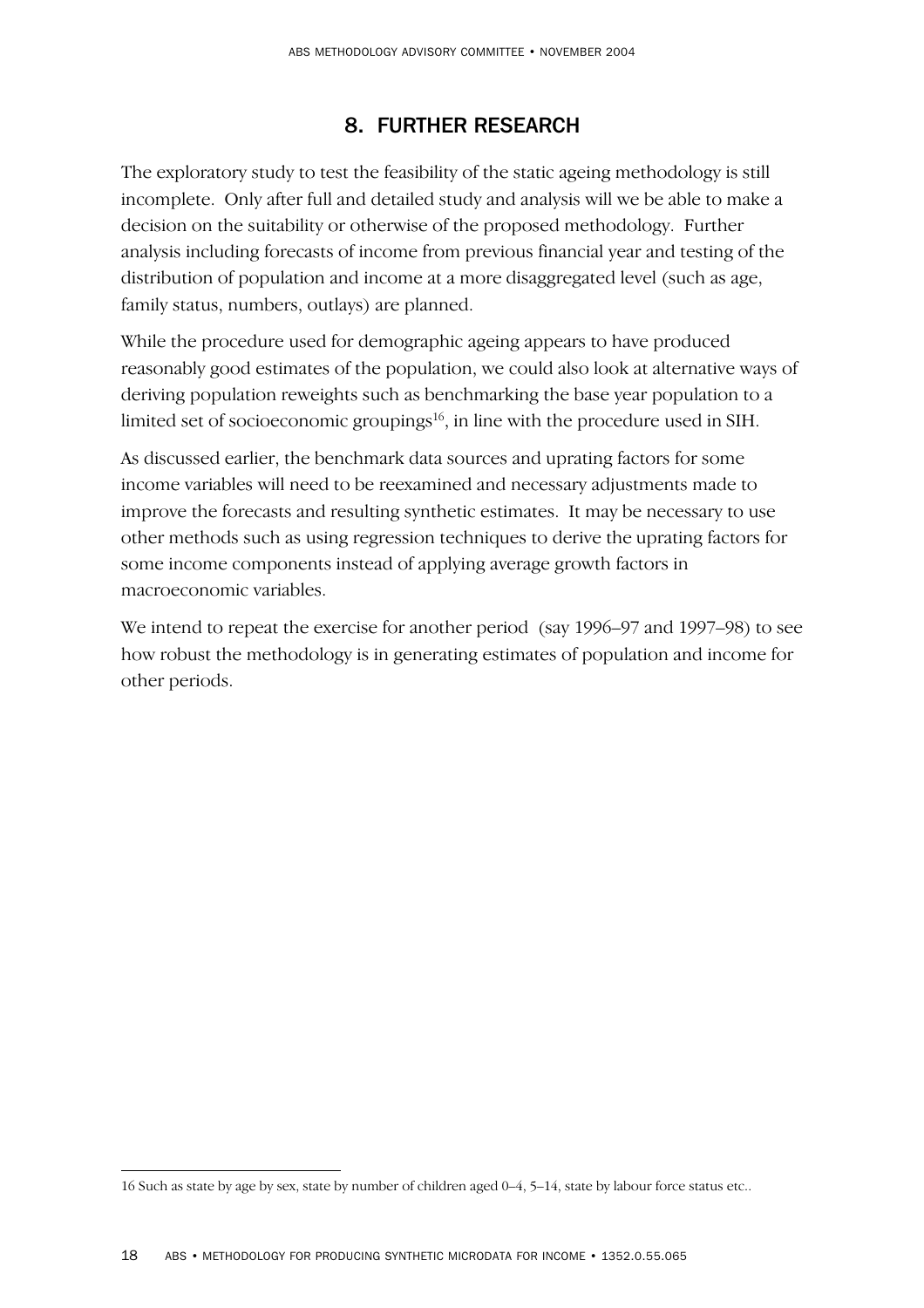## 9. CONCLUSION

In this paper we briefly described the static ageing technique and how it could be applied to produce forecasts of income at unit record level for non-survey years. Static ageing essentially involves updating the sampling weights and income of the base year microdata to the required point in time, using a set of benchmark data. To test the usefulness and accuracy of the proposed methodology, an exploratory study is being conducted using past SIH data. If the proposed methodology proves feasible then Phase 2 of the project will involve producing forecasts of income for non-survey years in the future. Validating the results obtained from applying this technique and user acceptance of the results will remain a major challenge for this project.

Preliminary results from the exploratory study undertaken so far are briefly discussed in the paper. The full testing of the model results is still incomplete at this stage. It is only after full and detailed study and analysis will we be able to make a decision on the suitability or otherwise of the proposed methodology. Preliminary results suggest that the static ageing technique does reasonably well in terms of generating population estimates for 2000–01. It also does reasonably well in terms of producing estimates of income from wages/salaries, government benefits and private transfers. It, however, does poorly in terms of producing estimates of income from self-employment and investment. There is further scope for refining the method used for uprating income, including exploring alternative ways for deriving the uprating factors.

### ACKNOWLEDGEMENTS

The author would like to thank Leon Pietsch, Graeme Thompson and Gemma Van Halderen, for helpful comments on the paper. Responsibility for any errors or omissions remains solely with the author.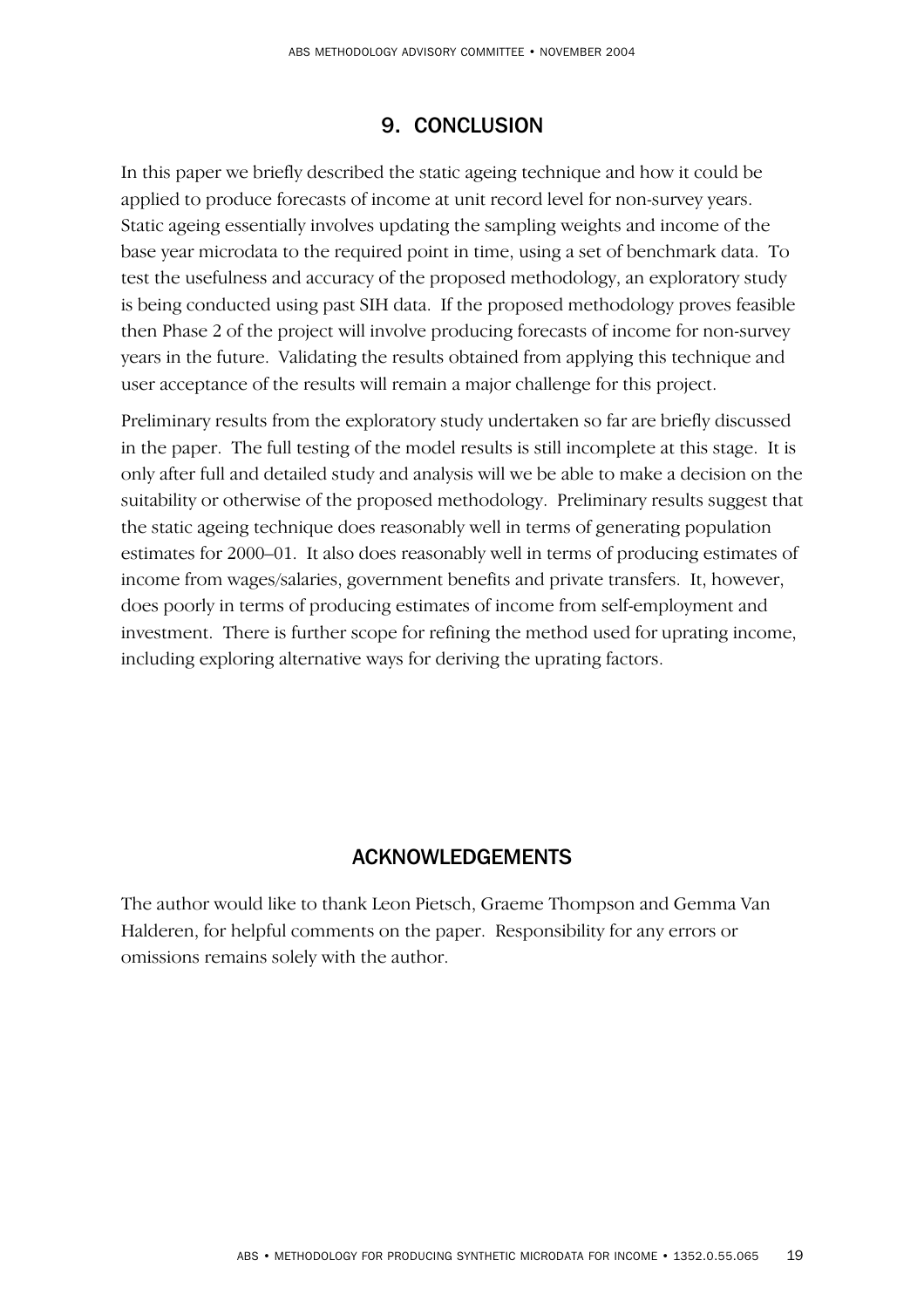#### **REFERENCES**

- Bremner, K., Beer, G., Lloyd, R. and Lambert, S. (2002) *Creating a Basefile for STINMOD*, Technical Paper No. 27, National Centre for Social and Economic Modelling, University of Canberra.
- Devine, J. and Wertheimer, R. (1981) *Ageing Techniques Used by the Major Microsimulation Models*, Working Paper 1453–01, The Urban Institute, Washington D.C.
- Lambert, S., Percival, R., Schofield, D. and Paul, S. (1994) *An Introduction to STINMOD: A Static Microsimulation Model*, Technical Paper No. 1, National Centre for Social and Economic Modelling, University of Canberra.
- Merz, J. (1994) *Microsimulation A Survey of Methods and Applications for Analyzing Economic and Social Policy*, Discussion Paper No. 9, Universitat Luneburg.
- Miller, J. and Leaver, D. (1993) *Income surveys and microsimulation the ABS experience to date*, Proceedings of the Special International Association for Research and Wealth Conference on Microsimulation and Public Policy, Canberra.
- Mitton, L., Sutherland, H. and Weeks, M. (eds) (2000) *Microsimulation for Policy – Challenges and Innovations*, Cambridge University Press.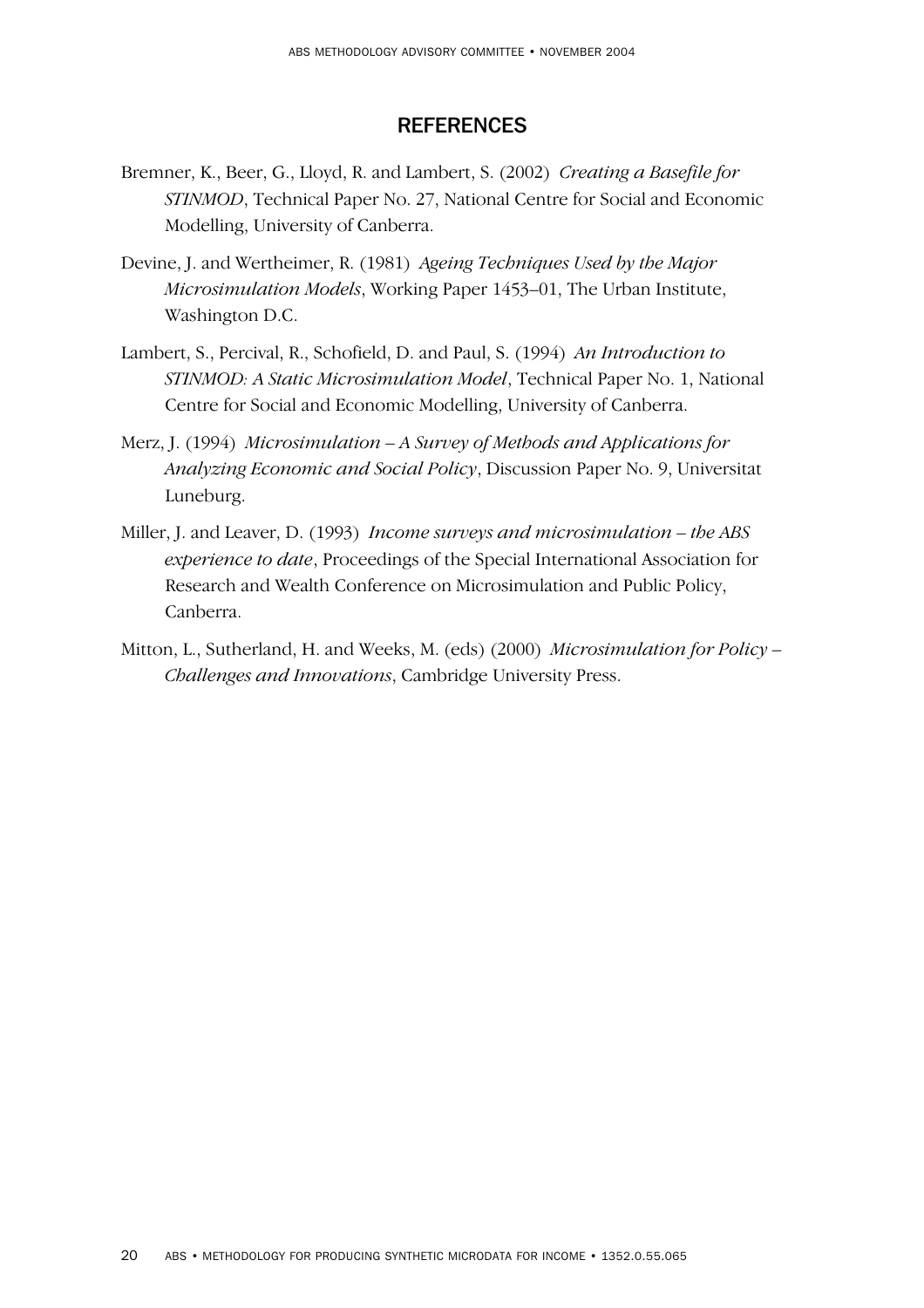|                                                                                              | August 1999 August 2000 |                 | Ratio        |
|----------------------------------------------------------------------------------------------|-------------------------|-----------------|--------------|
|                                                                                              |                         |                 |              |
| Wage and salaries*                                                                           |                         |                 |              |
| Full-Time (\$/w)                                                                             |                         |                 |              |
| Median of Q1                                                                                 | 400                     | 411             | 1.03         |
| Median of Q2<br>Median of Q3                                                                 | 529<br>650              | 560<br>690      | 1.06<br>1.06 |
| Median of Q4                                                                                 | 840                     | 878             | 1.05         |
| Median of Q5                                                                                 | 1,200                   | 1,250           | 1.04         |
| Part-Time (\$/w)                                                                             |                         |                 |              |
| Median of Q1                                                                                 | 55                      | 56              | 1.02         |
| Median of Q2                                                                                 | 125                     | 135             | 1.08         |
| Median of Q3                                                                                 | 235                     | 245             | 1.04         |
| Median of Q4                                                                                 | 340                     | 350             | 1.03         |
| Median of Q5                                                                                 | 500                     | 528             | 1.06         |
| Based on August Employee Earnings, Benefits and Trade Union Membership Survey for each year. |                         |                 |              |
|                                                                                              | 1998-99                 | 1999–00         | Ratio        |
| Unincorporated Income (UI)                                                                   |                         |                 |              |
| Non-Farm UI* (\$m)                                                                           | 8,712                   | 9,091           | 1.04         |
| Non-Farm Self-employed LF** (000)                                                            | 1,010                   | 1,032           | 1.02         |
| Average NonFarm UI (\$)                                                                      | 8,624                   | 8,813           | 1.02         |
| Farm $UI^*$ (\$m)                                                                            | 1,134                   | 1,381           | 1.22         |
| Farm Self-employed LF** (000)                                                                | 227                     | 236             | 1.04         |
| Average Farm UI (\$)                                                                         | 4,988                   | 5,860           | 1.17         |
| Based on national accounts data                                                              |                         |                 |              |
| Based on Labour Force Survey data                                                            |                         |                 |              |
| Farm and non-farm income and labour force numbers are average of 4 quarters.                 |                         |                 |              |
|                                                                                              | 1998–99                 | 1999–00         | Ratio        |
|                                                                                              |                         |                 |              |
| <b>Investment Income</b>                                                                     |                         |                 |              |
| Interest (National Accounts) (\$m)                                                           | 16,171                  | 17,352          | 1.07         |
| Dividends (National Accounts) (\$m)                                                          | 9,163                   | 10,198          | 1.11         |
| Rent* (National Accounts)(\$m)                                                               | 17,351                  | 18,510          | 1.07         |
| Others (CPI)                                                                                 | 121.8                   | 124.7           | 1.02         |
| Excludes imputed components                                                                  |                         |                 |              |
|                                                                                              |                         | 1999-00 2000-01 | <b>Ratio</b> |
|                                                                                              |                         |                 |              |
| Government Benefits*<br><b>Benefit Type</b>                                                  |                         |                 |              |
| Age Pension (Single, std rate) (\$/f) (Jun)                                                  | 372                     | 402.1           | 1.08         |
| NewStart Allowance (Single <21 yrs) (\$/f) (Jun)                                             | 331.6                   | 357.8           | 1.08         |
| Family Payment (Child <13 yrs) (\$/f) (Dec)                                                  | 101.6                   | 119.6           | 1.18         |
| Others (CPI) (1989-90=100)                                                                   | 126.2                   | 133.8           | 1.06         |
| Based on Centrelink payment rates<br>∗                                                       |                         |                 |              |
|                                                                                              |                         | 1999-00 2000-01 | Ratio        |
|                                                                                              |                         |                 |              |
| <b>CPI</b>                                                                                   |                         |                 |              |
| Average over financial year (1989-90=100)                                                    | 124.7                   | 132.2           | 1.06         |
|                                                                                              |                         |                 |              |